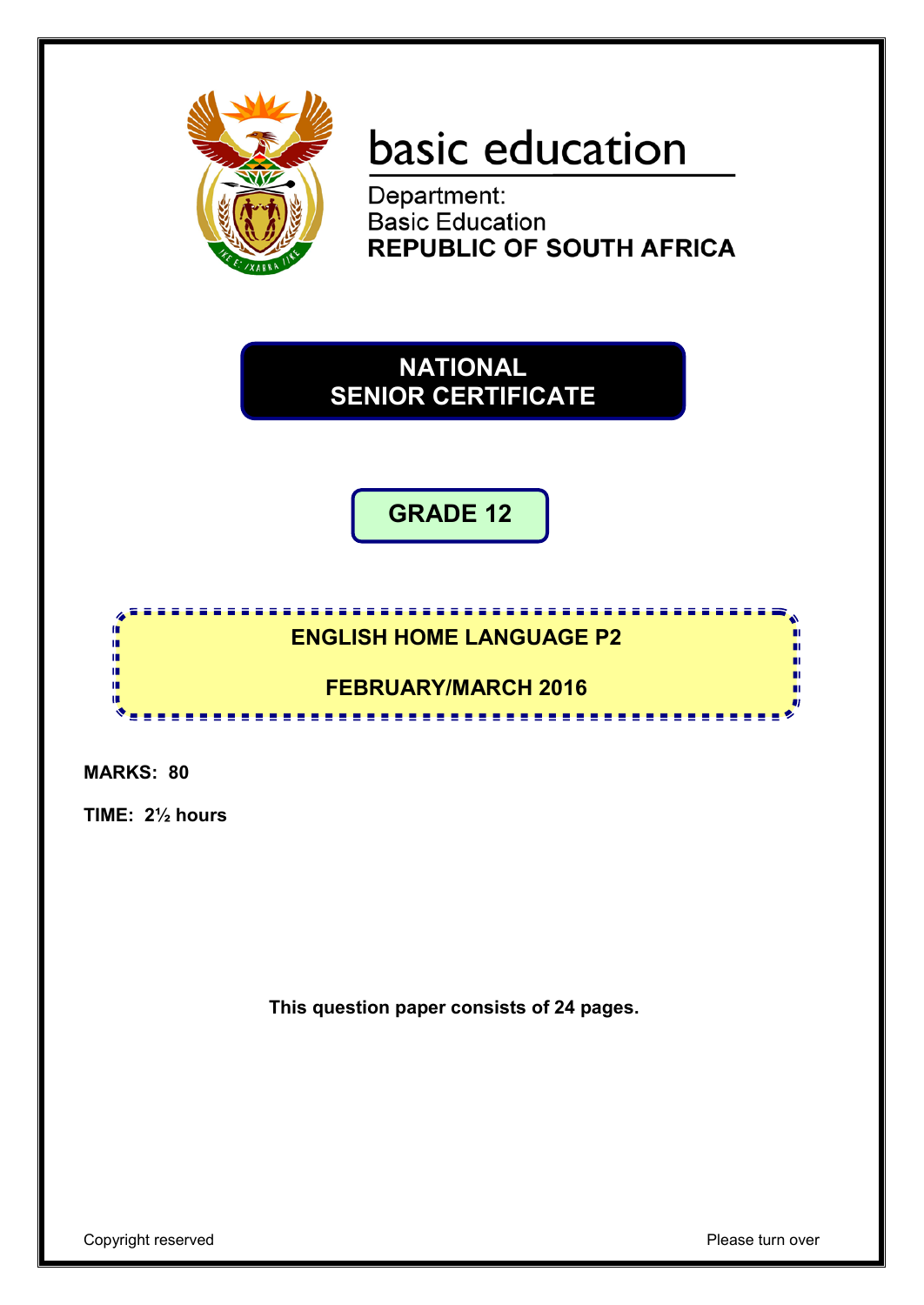#### **INSTRUCTIONS AND INFORMATION**

- 1. Read this page carefully before you begin to answer the questions.
- 2. Do not attempt to read the entire question paper. Consult the table of contents on page 4 and mark the numbers of the questions set on texts you have studied. Thereafter, read these questions and choose the ones you wish to answer.
- 3. This question paper consists of **THREE** sections:

SECTION A: Poetry (30 marks) SECTION B: Novel (25 marks) SECTION C: Drama (25 marks)

4. Answer **FIVE** QUESTIONS in all: **THREE** in SECTION A, **ONE** in SECTION B and **ONE** in SECTION C as follows:

#### **SECTION A: POETRY**

PRESCRIBED POETRY – Answer **TWO** questions. UNSEEN POETRY – COMPULSORY question.

#### **SECTION B: NOVEL**

Answer **ONE** question.

# **SECTION C: DRAMA**

Answer **ONE** question.

#### 5. **CHOICE OF ANSWERS FOR SECTIONS B (NOVEL) AND C (DRAMA):**

- Answer questions **ONLY** on the novel and the drama you have studied.
- Answer ONE ESSAY QUESTION and ONE CONTEXTUAL QUESTION. If you answer the essay question in SECTION B, you must answer the contextual question in SECTION C. If you answer the contextual question in SECTION B, you must answer the essay question in SECTION C. Use the checklist to assist you.

#### 6. **LENGTH OF ANSWERS:**

- The essay question on Poetry should be answered in about 250–300 words.
- Essay questions on the Novel and Drama sections should be answered in 400–450 words.
- The length of answers to contextual questions should be determined by the mark allocation. Candidates should aim for conciseness and relevance.
- 7. Follow the instructions at the beginning of each section carefully.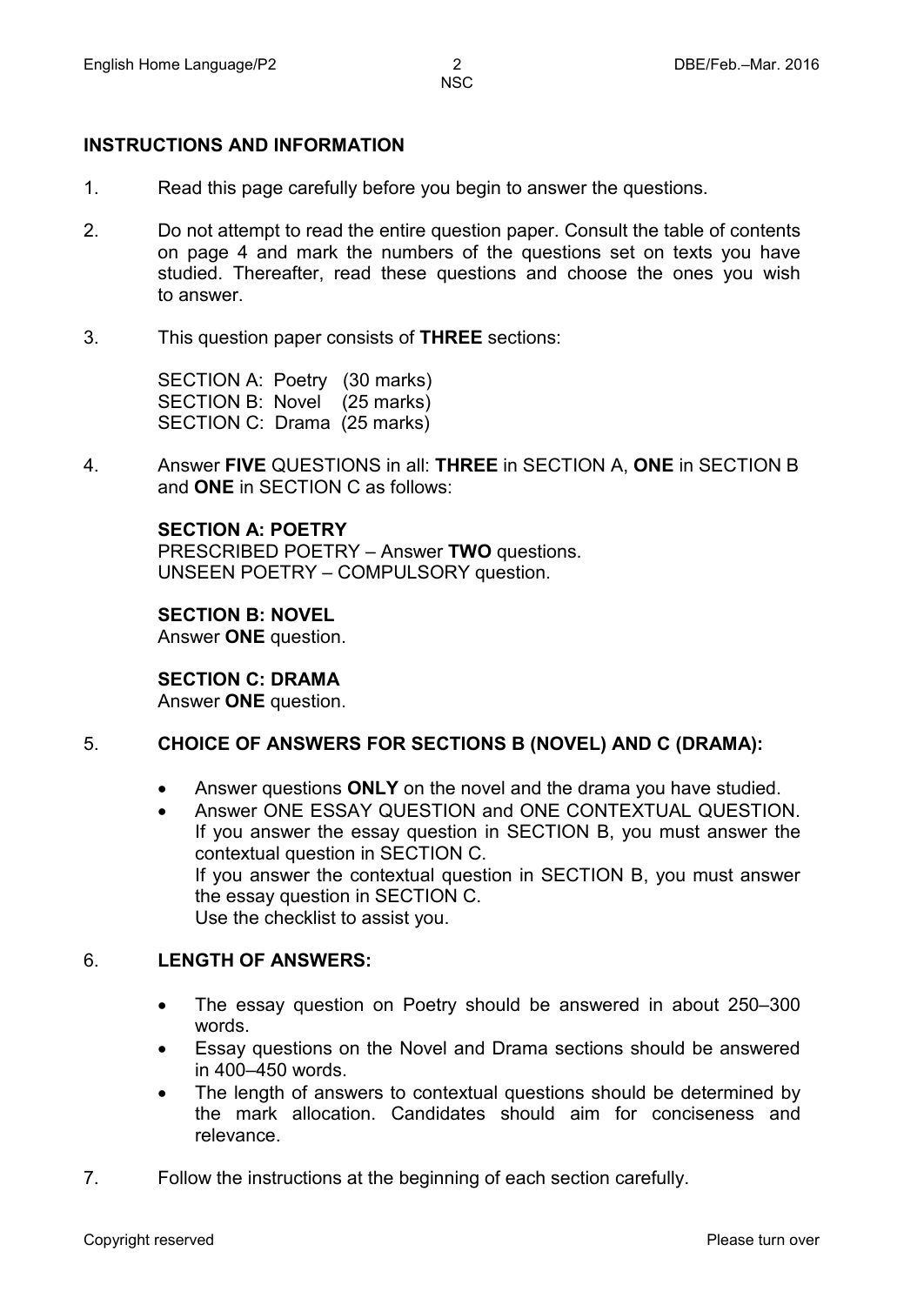- 8. Number your answers correctly according to the numbering system used in this question paper.
- 9. Start EACH section on a NEW page.
- 10. Suggested time management:

SECTION A: approximately 40 minutes SECTION B: approximately 55 minutes SECTION C: approximately 55 minutes

11. Write neatly and legibly.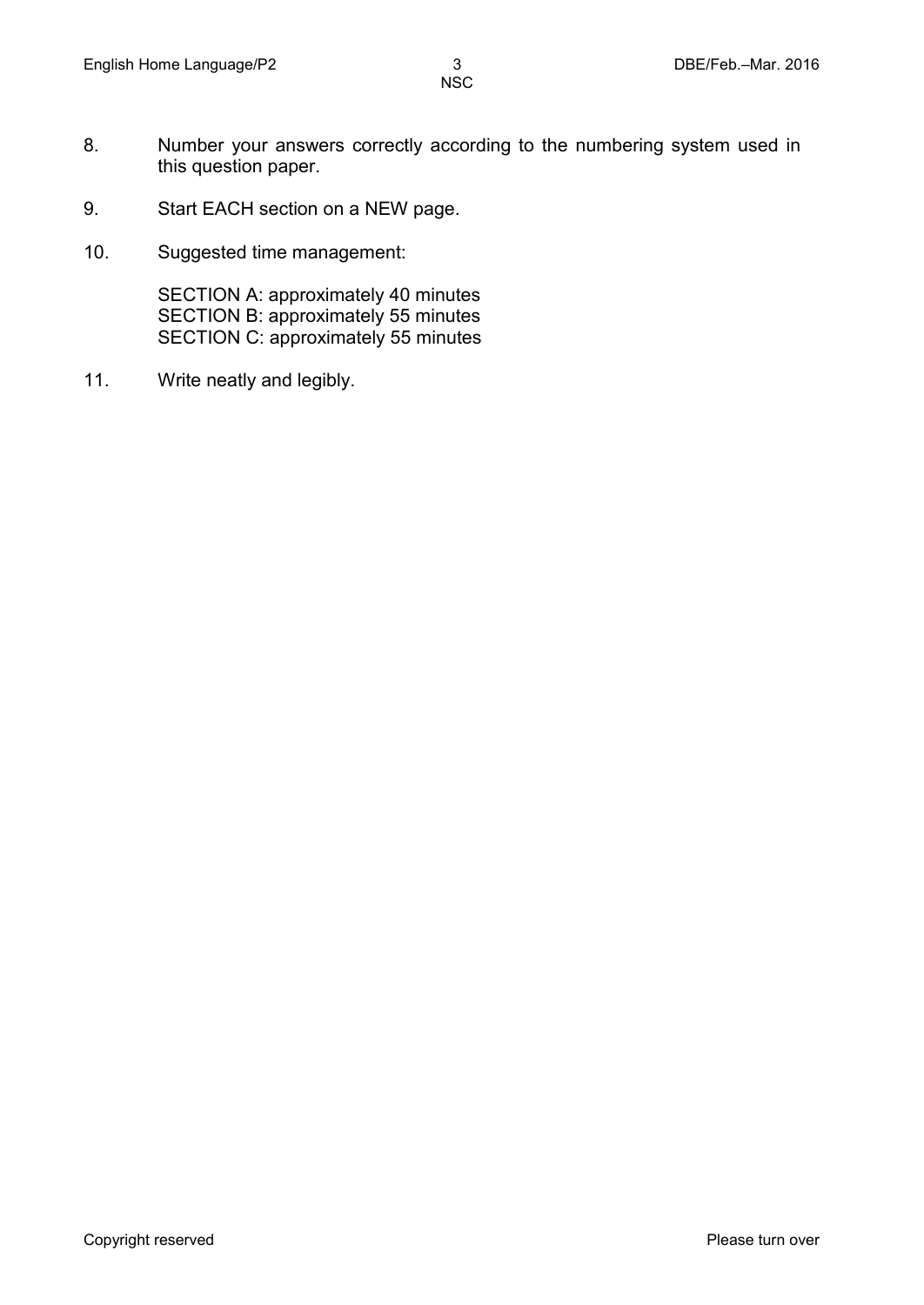#### **TABLE OF CONTENTS**

| <b>SECTION A: POETRY</b>                     |                       |              |                 |  |
|----------------------------------------------|-----------------------|--------------|-----------------|--|
| Prescribed Poetry: Answer ANY TWO questions. |                       |              |                 |  |
| <b>QUESTION NO.</b>                          | <b>QUESTION</b>       | <b>MARKS</b> | <b>PAGE NO.</b> |  |
| 'The Wild Doves at Louis Trichardt'<br>1.    | Essay question        | 10           | 6               |  |
|                                              |                       |              |                 |  |
| 'On the Move'<br>2.                          | Contextual question   | 10           | $\overline{7}$  |  |
|                                              |                       |              |                 |  |
| 3. 'Old Folks Laugh'                         | Contextual question   | 10           | 9               |  |
| 4. 'An Abandoned Bundle'                     | Contextual question   | 10           | 10              |  |
|                                              | <b>AND</b>            |              |                 |  |
|                                              |                       |              |                 |  |
| <b>Unseen Poetry: COMPULSORY question</b>    |                       |              |                 |  |
| 5. Western Civilization'                     | Contextual question   | 10           | 11              |  |
| <b>SECTION B: NOVEL</b>                      |                       |              |                 |  |
|                                              |                       |              |                 |  |
| Answer ONE question.*                        |                       |              |                 |  |
| 6. Animal Farm                               | <b>Essay question</b> | 25           | 12              |  |
|                                              |                       |              |                 |  |
| 7. Animal Farm                               | Contextual question   | 25           | 12              |  |
|                                              |                       |              |                 |  |
| 8.<br><b>Pride and Prejudice</b>             | Essay question        | 25           | 14              |  |
|                                              |                       |              |                 |  |
| 9. Pride and Prejudice                       | Contextual question   | 25           | 14              |  |
| 10. The Great Gatsby                         | Essay question        | 25           | 16              |  |
|                                              |                       |              |                 |  |
| 11. The Great Gatsby                         | Contextual question   | 25           | 16              |  |
|                                              |                       |              |                 |  |
| <b>SECTION C: DRAMA</b>                      |                       |              |                 |  |
| Answer ONE question.*                        |                       |              |                 |  |
| 12. Othello                                  | Essay question        | 25           | 19              |  |
|                                              |                       |              |                 |  |
| 13. Othello                                  | Contextual question   | 25           | 19              |  |
|                                              |                       |              |                 |  |
| 14. The Crucible                             | Essay question        | 25           | 22              |  |
|                                              |                       |              |                 |  |
| 15. The Crucible                             | Contextual question   | 25           | 22              |  |

**\*NOTE:** In SECTIONS B and C, answer ONE ESSAY and ONE CONTEXTUAL question. You may NOT answer TWO essay questions or TWO contextual questions.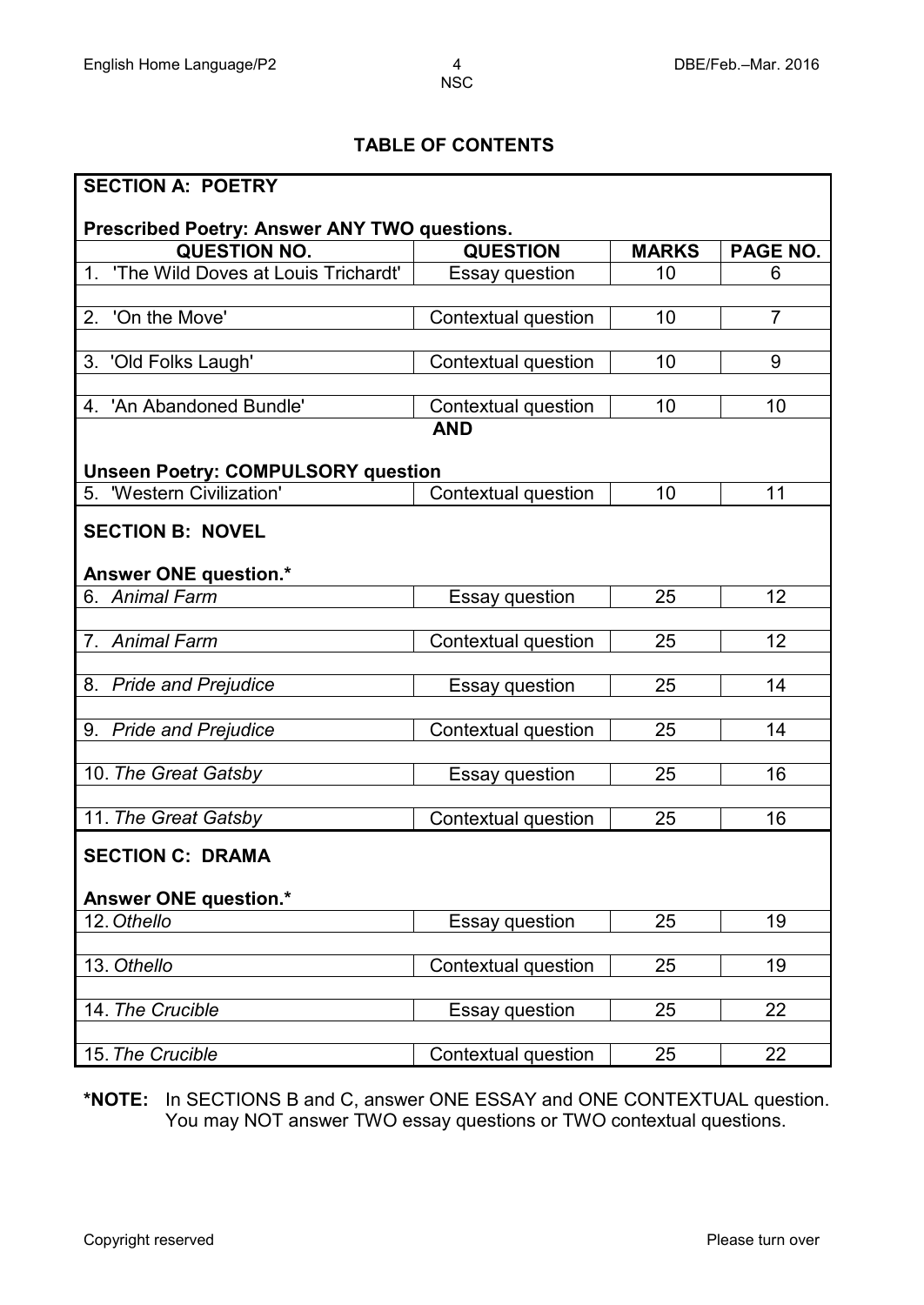# **CHECKLIST**

Use this checklist to ensure that you have answered the correct number of questions.

| <b>SECTION</b>        | <b>QUESTION</b><br><b>NUMBERS</b> | NO. OF<br><b>QUESTIONS</b><br><b>ANSWERED</b> | <b>TICK</b><br>$(\checkmark)$ |
|-----------------------|-----------------------------------|-----------------------------------------------|-------------------------------|
| A: Poetry             |                                   |                                               |                               |
| (Prescribed Poetry)   | $1 - 4$                           | 2                                             |                               |
| A: Poetry             |                                   |                                               |                               |
| (Unseen Poetry)       | 5                                 |                                               |                               |
| <b>B:</b> Novel       |                                   |                                               |                               |
| (Essay or Contextual) | $6 - 11$                          |                                               |                               |
| C: Drama              |                                   |                                               |                               |
| (Essay or Contextual) | $12 - 15$                         |                                               |                               |

**NOTE:** In SECTIONS B and C, answer ONE ESSAY and ONE CONTEXTUAL question. You may NOT answer TWO essay questions or TWO contextual questions.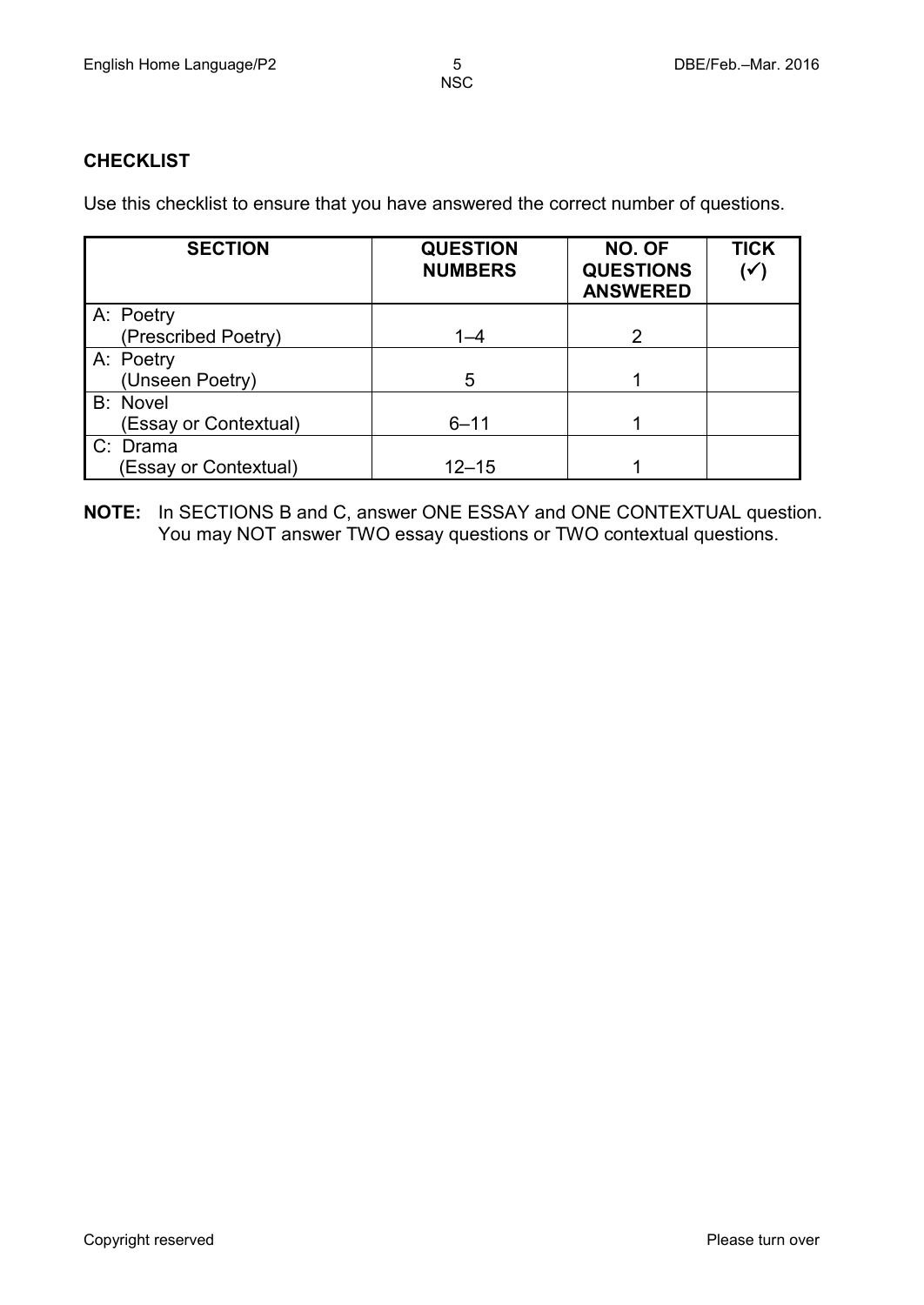#### **SECTION A: POETRY**

#### **PRESCRIBED POETRY**

Answer any TWO of the following questions.

#### **QUESTION 1: POETRY – ESSAY QUESTION**

| THE WILD DOVES AT LOUIS TRICHARDT - William Plomer                                                                                                                                                                                                                                                                                 |          |
|------------------------------------------------------------------------------------------------------------------------------------------------------------------------------------------------------------------------------------------------------------------------------------------------------------------------------------|----------|
| Morning is busy with long files<br>Of ants and men, all bearing loads.<br>The sun's gong beats, and sweat runs down.<br>A mason-hornet shapes his hanging house.<br>In a wide flood of flowers<br>Two crested cranes are bowing to their food.<br>From the north today there is ominous news.                                      | 5        |
| Midday, the mad cicada-time.<br>Sizzling from every open valve<br>Of the overheated earth<br>The stridulators din it in $-$<br>Intensive and continuing praise<br>Of the white-hot zenith, shrilling on<br>Toward a note too high to bear.                                                                                         | 10       |
| Oven of afternoon, silence of heat.<br>In shadow, or in shaded rooms,<br>This face is hidden in folded arms,<br>That face is now a sightless mask,<br>Tree-shadow just includes those legs.<br>The people have all lain down, and sleep                                                                                            | 15<br>20 |
| In attitudes of the sick, the shot, the dead.<br>And now in the grove the wild doves begin,<br>Whose neat silk heads are never still,<br>Bubbling their coolest colloquies.<br>The formulae they liquidly pronounce<br>In secret tents of leaves imply<br>(Clearer than man-made music could)<br>Men being absent, Africa is good. | 25       |

By close reference to the **diction**, **imagery** and **tone** used in this poem, discuss how the speaker explores the contrasting reactions of man and animals to Africa.

Your response should take the form of a well-constructed essay of 250–300 words (about ONE page). **[10]**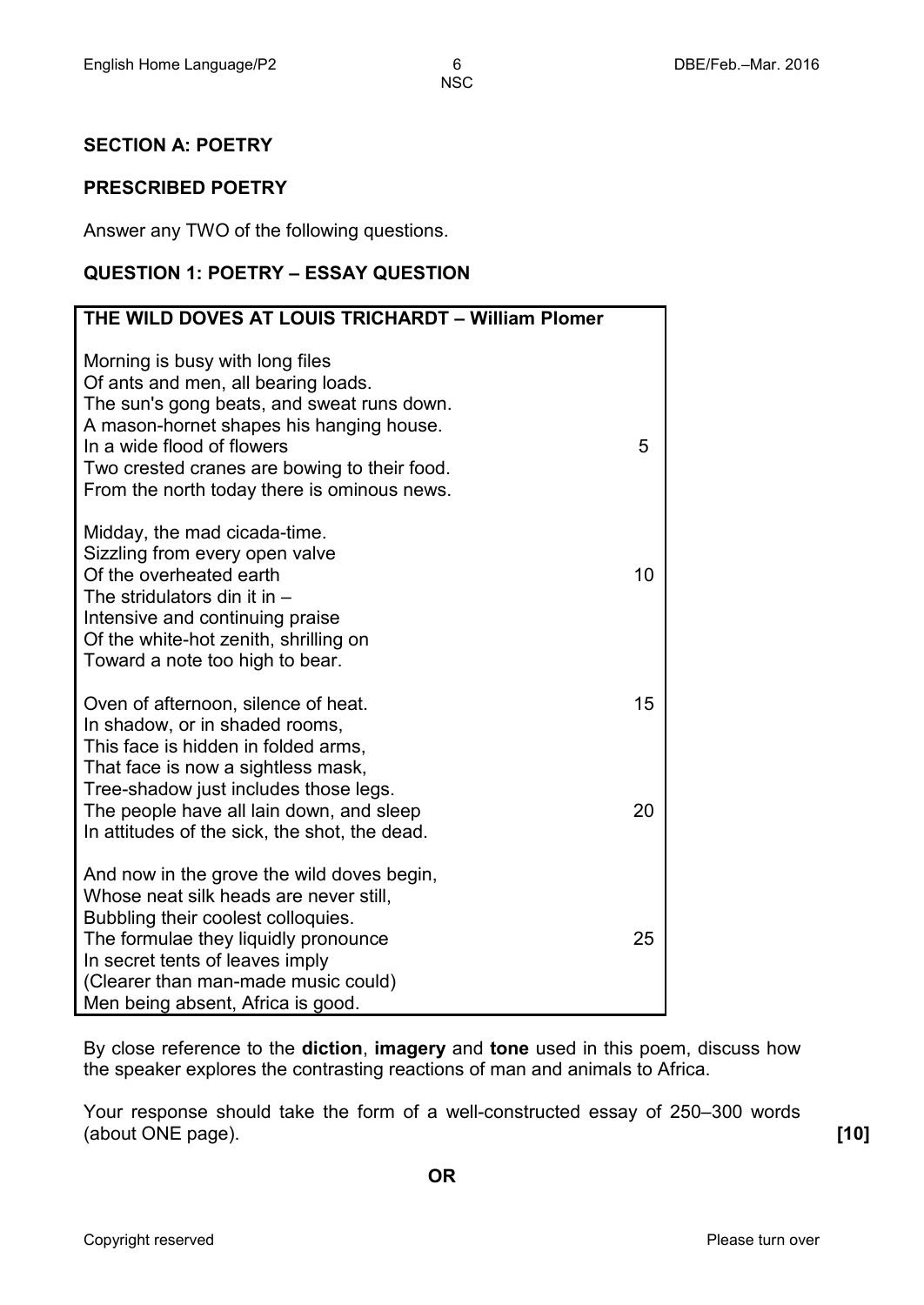# **QUESTION 2: POETRY – CONTEXTUAL QUESTION**

| <b>ON THE MOVE - Thom Gunn</b>                                                                                                                                                                                                                                                                                                                                                       |          |
|--------------------------------------------------------------------------------------------------------------------------------------------------------------------------------------------------------------------------------------------------------------------------------------------------------------------------------------------------------------------------------------|----------|
| 'Man, you gotta Go.'                                                                                                                                                                                                                                                                                                                                                                 |          |
| The blue jay scuffling in the bushes follows<br>Some hidden purpose, and the gust of birds<br>That spurts across the field, the wheeling swallows,<br>Have nested in the trees and undergrowth.<br>Seeking their instinct, or their poise, or both,<br>One moves with an uncertain violence<br>Under the dust thrown by a baffled sense<br>Or the dull thunder of approximate words. | 5        |
| On motorcycles, up the road, they come:<br>Small, black, as flies hanging in heat, the Boys,<br>Until the distance throws them forth, their hum<br>Bulges to thunder held by calf and thigh.<br>In goggles, donned impersonality,<br>In gleaming jackets trophied with the dust,<br>They strap in doubt $-$ by hiding it, robust $-$<br>And almost hear a meaning in their noise.    | 10<br>15 |
| Exact conclusion of their hardiness<br>Has no shape yet, but from known whereabouts<br>They ride, direction where the tires press.<br>They scare a flight of birds across the field:<br>Much that is natural, to the will must yield.<br>Men manufacture both machine and soul,<br>And use what they imperfectly control<br>To dare a future from the taken routes.                  | 20       |
| It is part solution, after all.<br>One is not necessarily discord<br>On earth; or damned because, half animal,<br>One lacks direct instinct, because one wakes<br>Afloat on movement that divides and breaks.<br>One joins the movement in a valueless world,<br>Choosing it, till, both hurler and the hurled,<br>One moves as well, always toward, toward.                         | 25<br>30 |
| A minute holds them, who have come to go:<br>The self-defined, astride the created will<br>They burst away; the towns they travel through<br>Are home for neither bird nor holiness,<br>For birds and saints complete their purposes.<br>At worst, one is in motion; and at best,<br>Reaching no absolute, in which to rest,                                                         | 35       |
| One is always nearer by not keeping still.                                                                                                                                                                                                                                                                                                                                           | 40       |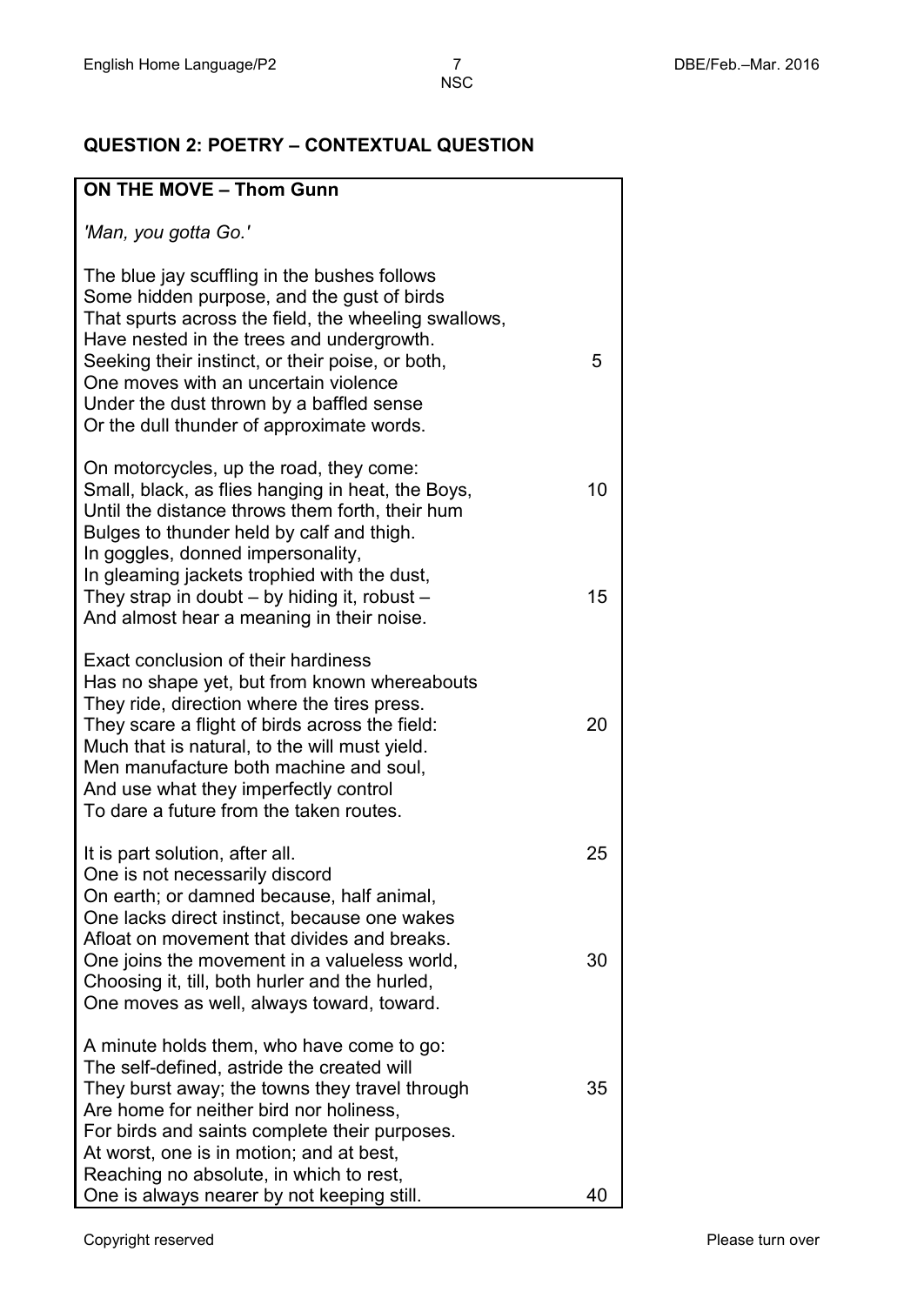2.1 Refer to line 11: 'Until the distance throws them forth'.

Account for the use of the word, 'throws' in the above line. (2)

- 2.2 What impression of the bikers is created by 'Has no shape yet' (line 18)? (2)
- 2.3 Comment on the appropriateness, in context, of the image, 'In gleaming jackets trophied with the dust' (line 14). (3)
- 2.4 Refer to line 21: 'Much that is natural, to the will must yield.'

Discuss how the tone used in this line reflects the speaker's attitude to people. (3) **[10]**

#### **OR**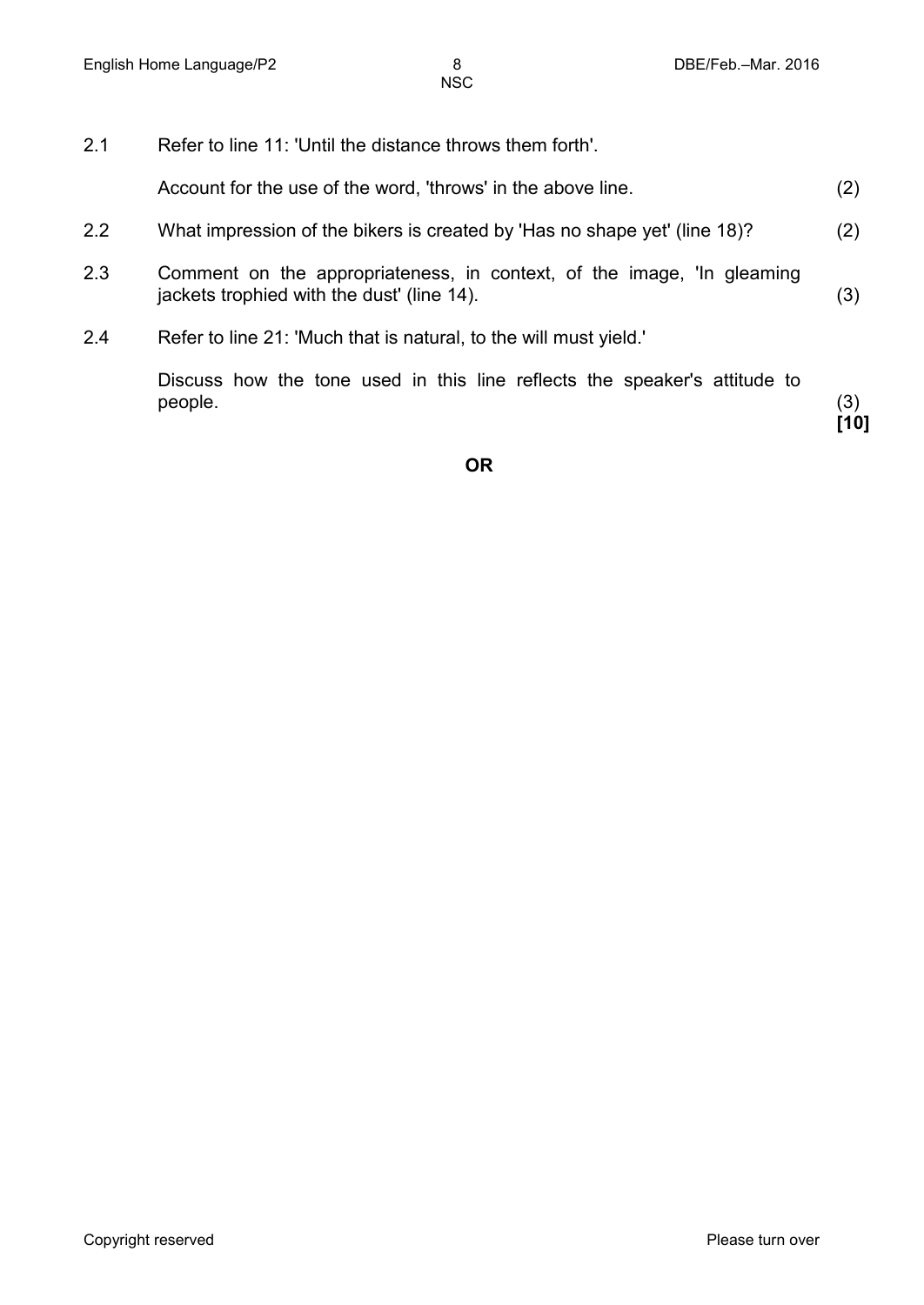#### **QUESTION 3: POETRY – CONTEXTUAL QUESTION**

| <b>OLD FOLKS LAUGH - Maya Angelou</b>                                                                                                                                                        |    |
|----------------------------------------------------------------------------------------------------------------------------------------------------------------------------------------------|----|
| They have spent their<br>content of simpering,<br>holding their lips this<br>and that way, winding<br>the lines between<br>their brows. Old folks<br>allow their bellies to jiggle like slow | 5  |
| tambourines.<br>The hollers<br>rise up and spill<br>over any way they want.<br>When old folks laugh, they free the world.                                                                    | 10 |
| They turn slowly, slyly knowing<br>the best and worst<br>of remembering.<br>Saliva glistens in<br>the corners of their mouths,<br>their heads wobble                                         | 15 |
| on brittle necks, but<br>their laps<br>are filled with memories.<br>When old folks laugh, they consider the promise<br>of dear painless death, and generously                                | 20 |
| forgive life for happening<br>to them.                                                                                                                                                       | 25 |

- 3.1 What does the contrast between 'simpering' (line 2) and 'hollers' (line 9) suggest about the old folk? (2)
- 3.2 Refer to lines 16–19: 'Saliva glistens in … on brittle necks'.

| What does the diction in these lines convey about old age? |  |
|------------------------------------------------------------|--|
|------------------------------------------------------------|--|

3.3 'When old folks laugh, they free the world' (line 12).

Comment on the appropriateness of this line in the context of the poem. (3)

3.4 Refer to lines 22–25: 'When old folks … to them.'

Discuss what the speaker's tone in these lines conveys about her attitude to old folk. (3)

**[10]**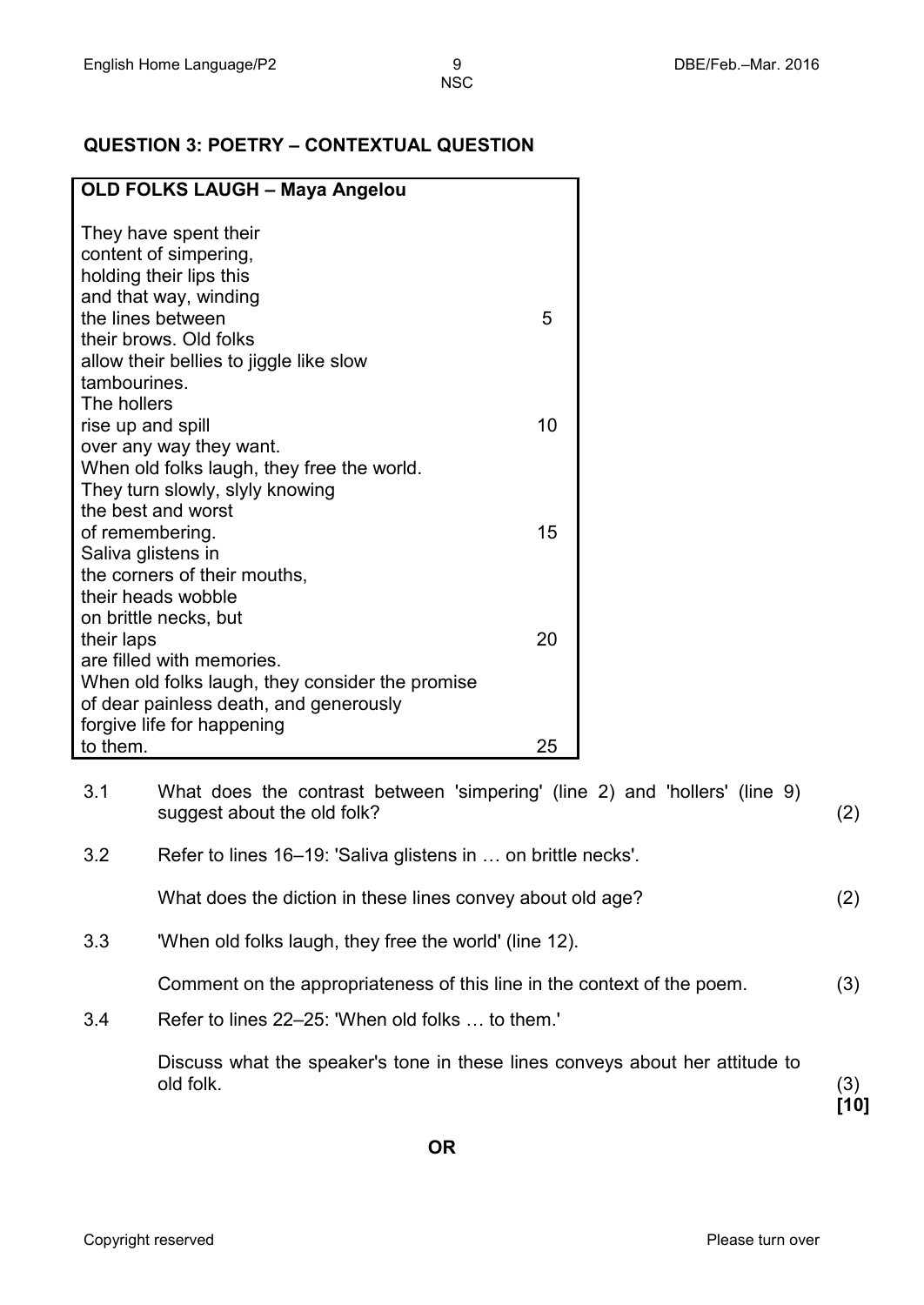#### **QUESTION 4: POETRY – CONTEXTUAL QUESTION**

| AN ABANDONED BUNDLE - Mbuyiseni Oswald Mtshali                                                                                          |    |
|-----------------------------------------------------------------------------------------------------------------------------------------|----|
| The morning mist<br>and chimney smoke<br>of White City Jabavu<br>flowed thick yellow<br>as pus oozing<br>from a gigantic sore.          | 5  |
| It smothered our little houses<br>like fish caught in a net.                                                                            |    |
| Scavenging dogs<br>draped in red bandanas of blood<br>fought fiercely<br>for a squirming bundle.                                        | 10 |
| I threw a brick;<br>they bared fangs<br>flicked velvet tongues of scarlet<br>and scurried away,<br>leaving a mutilated corpse -         | 15 |
| an infant dumped on a rubbish heap -<br>'Oh! Baby in the Manger<br>sleep well<br>on human dung.'                                        | 20 |
| Its mother<br>had melted into the rays of the rising sun,<br>her face glittering with innocence<br>her heart as pure as untrampled dew. | 25 |
| 4.1<br>What does the word, 'smothered' (line 7) indicate about conditions in White<br>City Jabavu?                                      |    |
| Refer to line 10: 'draped in red bandanas of blood'.<br>4.2                                                                             |    |

What impression is created of the dogs in this line? (2)

4.3 Refer to line 15: 'flicked velvet tongues of scarlet'.

Comment on the appropriateness of this image in the context of the poem. (3)

4.4 Refer to lines 19–21: 'Oh! Baby … on human dung.'

Discuss what the speaker's tone in these lines conveys about his attitude to society. (3)

**[10]**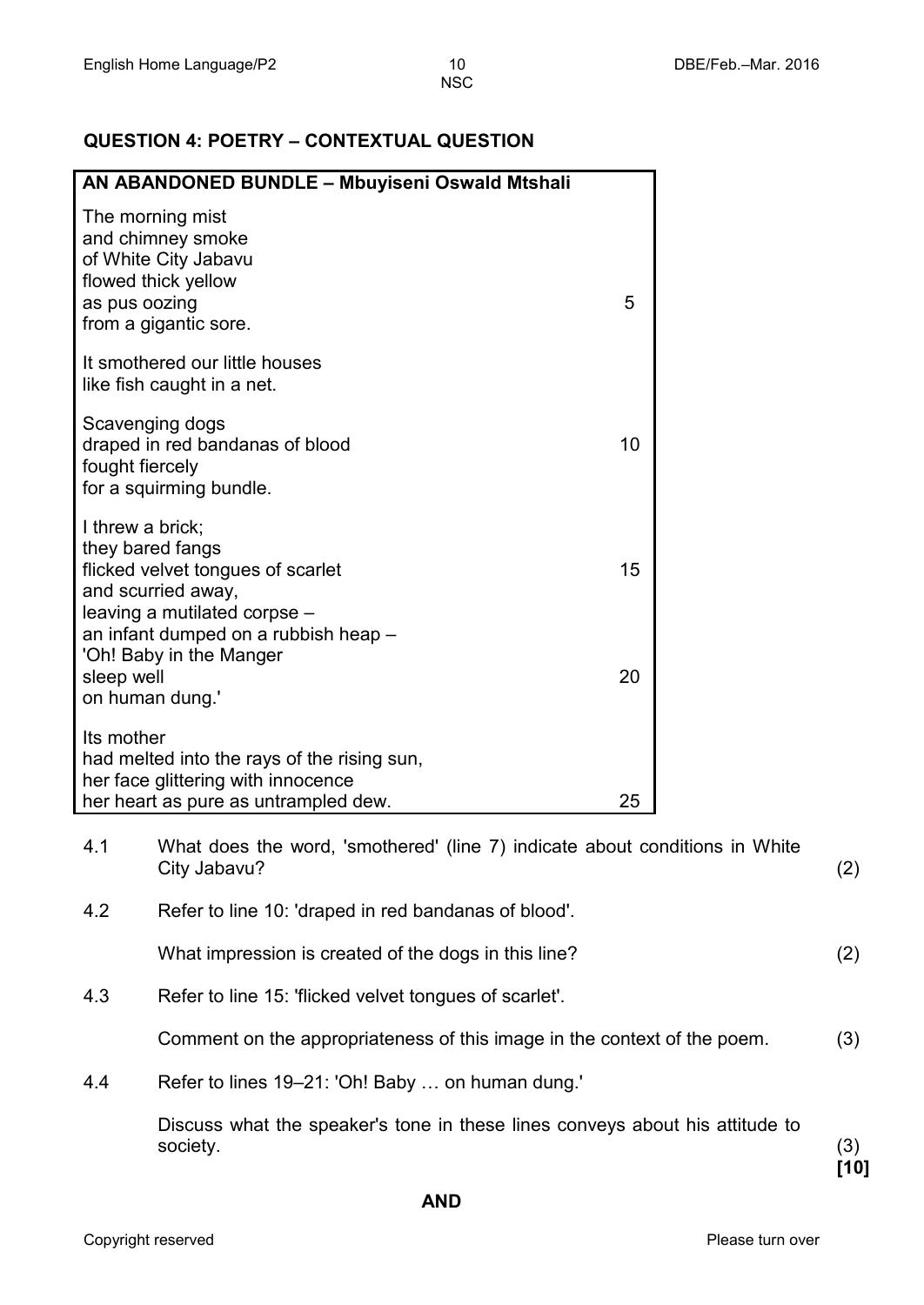# **UNSEEN POETRY (COMPULSORY)**

#### **QUESTION 5: CONTEXTUAL QUESTION**

| <b>WESTERN CIVILIZATION - Agostinho Neto</b>                                                                                                                               |          |
|----------------------------------------------------------------------------------------------------------------------------------------------------------------------------|----------|
| Sheets of tin nailed to posts<br>driven in the ground<br>make up the house.                                                                                                |          |
| Some rags complete<br>the intimate landscape.                                                                                                                              | 5        |
| The sun slanting through cracks<br>welcomes the owner                                                                                                                      |          |
| After twelve hours of slave<br>labour<br>breaking rock<br>shifting rock<br>breaking rock<br>shifting rock<br>fair weather<br>wet weather<br>breaking rock<br>shifting rock | 10<br>15 |
| Old age comes early.                                                                                                                                                       |          |
| A mat on dark nights<br>is enough when he dies<br>gratefully<br>of hunger.                                                                                                 | 20       |

| 5.1 | What impression of the house is created in lines 1–3: 'Sheets of tin  up the<br>house'?     | (2)         |
|-----|---------------------------------------------------------------------------------------------|-------------|
| 5.2 | Refer to 'breaking rock/shifting rock' in stanza 4: 'After twelve hours  shifting<br>rock'. |             |
|     | Explain the effect of the repetition of these lines.                                        | (2)         |
| 5.3 | Refer to lines 4–5: 'Some rags complete/the intimate landscape.'                            |             |
|     | Explain how these lines contribute to the mood of the poem.                                 | (3)         |
| 5.4 | Refer to the final stanza: 'A mat on  gratefully/of hunger.'                                |             |
|     | Comment on the tone of this stanza in relation to the title of the poem.                    | (3)<br>'101 |

**TOTAL SECTION A: 30**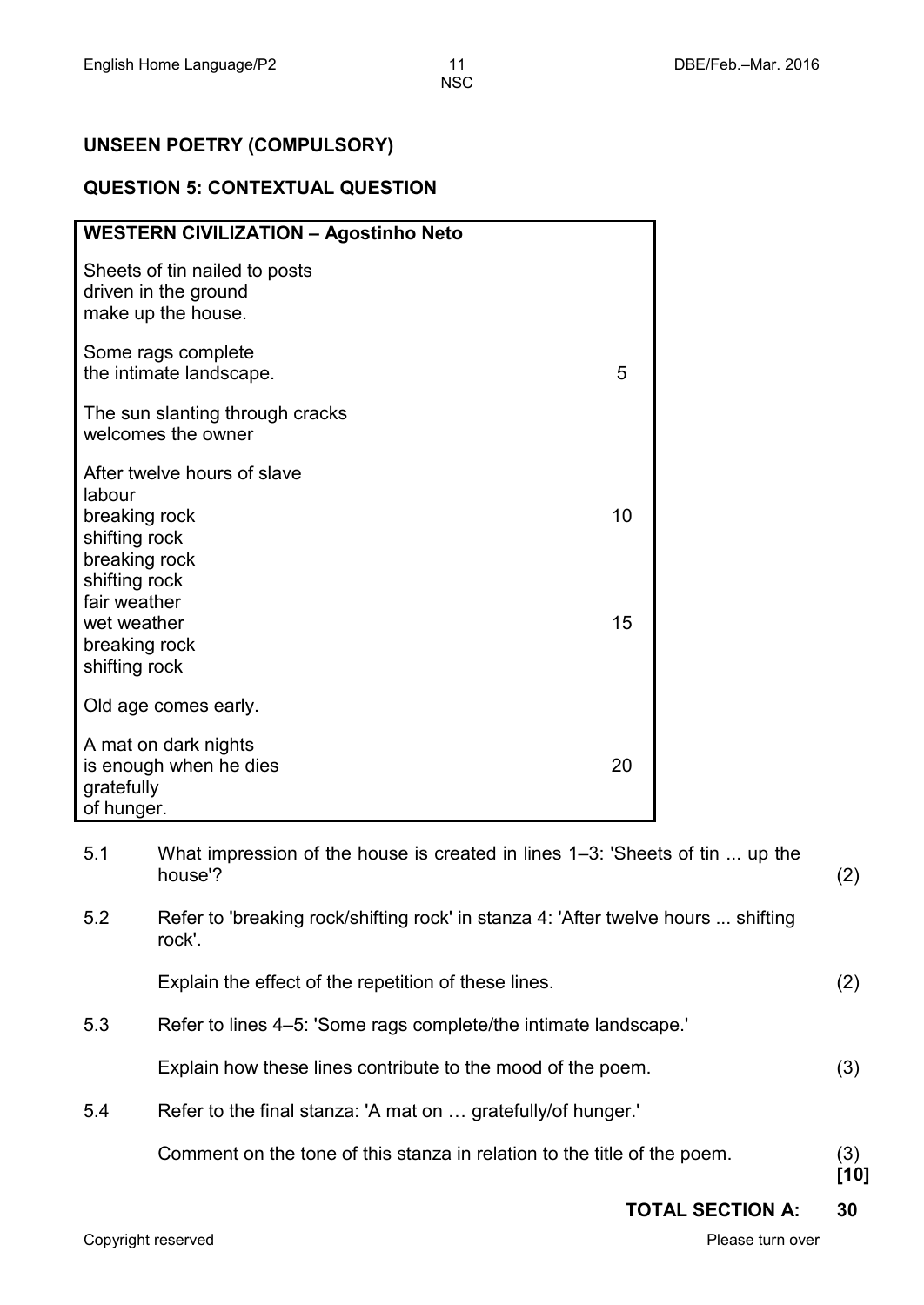#### **SECTION B: NOVEL**

Answer ONLY on the novel you have studied.

#### *ANIMAL FARM* **– George Orwell**

Answer EITHER QUESTION 6 (essay question) OR QUESTION 7 (contextual question).

#### **QUESTION 6:** *ANIMAL FARM* **– ESSAY QUESTION**

In *Animal Farm*, the division of society into classes contradicts the intention of the revolution.

Assess the validity of the above statement.

Your response should take the form of a well-constructed essay of 400–450 words (2–2½ pages). **[25]**

#### **OR**

#### **QUESTION 7:** *ANIMAL FARM* **– CONTEXTUAL QUESTION**

Read the extracts below and then answer the questions that follow.

#### **EXTRACT A**

Major's speech had given to the more intelligent animals on the farm a completely new outlook on life. They did not know when the Rebellion predicted by Major would take place, they had no reason for thinking that it would be within their own lifetime, but they saw clearly that it was their duty to prepare for it. The work of teaching and organising the others fell naturally upon the pigs, who were generally recognised as being the cleverest of the animals. Pre-eminent among the pigs were two young boars named Snowball and Napoleon, whom Mr Jones was breeding up for sale. Napoleon was a large, rather fierce-looking Berkshire boar, the only Berkshire on the farm, not much of a talker but with a reputation for getting his own way. Snowball was a more vivacious pig than Napoleon, quicker in speech and more inventive, but was not considered to have the same depth of character. 5 10

...

Several nights a week, after Mr Jones was asleep, they held secret meetings in the barn and expounded the principles of Animalism to the others. At the beginning they met with much stupidity and apathy. Some of the animals talked of the duty of loyalty to Mr Jones, whom they referred to as 'Master', or made elementary remarks such as 'Mr Jones feeds us. If he were gone we should starve to death.' 15

[Chapter 2]

- 7.1 Using this extract as a starting point, explain how the pigs use their intelligence to their advantage. (3)
- 7.2 Refer to lines 7–9: 'Napoleon was … his own way.'

How is the description of Napoleon consistent with his behaviour later in the novel? (3)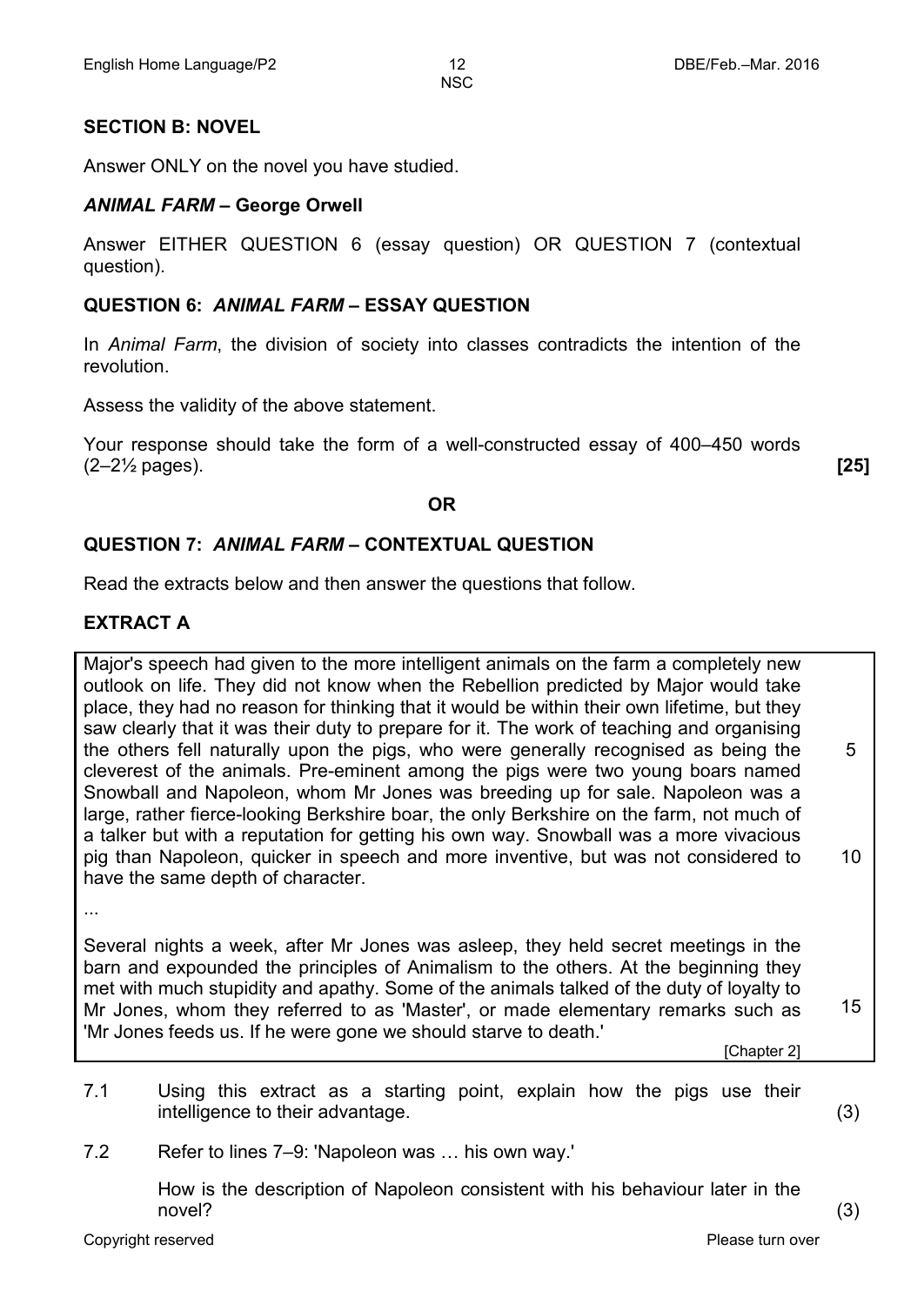- 7.3 Comment on how the loyalty shown by the animals toward their 'Master' (line 15) and toward the pigs ultimately leads to their downfall. (3)
- 7.4 Snowball 'was not considered to have the same depth of character' (lines 10–11) as Napoleon.

Discuss the irony of the above statement. (3)

#### **AND**

#### **EXTRACT B**

The animals were stupefied. This was a wickedness far outdoing Snowball's destruction of the windmill. But it was some minutes before they could fully take it in. They all remembered, or thought they remembered, how they had seen Snowball charging ahead of them at the Battle of the Cowshed, how he had rallied and encouraged them at every turn, and how he had not paused for an instant even when the pellets from Jones's gun had wounded his back. At first it was a little difficult to see how this fitted in with his being on Jones's side. Even Boxer, who seldom asked questions, was puzzled. He lay down, tucked his fore hoofs beneath him, shut his eyes, and with a hard effort managed to formulate his thoughts. 'I do not believe that,' he said. 'Snowball fought bravely at the Battle of the Cowshed. I saw him myself. Did we not give him "Animal Hero, First Class" immediately afterwards?' 'That was our mistake, comrade. For we know now – it is all written down in the secret documents that we have found – that in reality he was trying to lure us to our doom.' 'But he was wounded,' said Boxer. 'We all saw him running with blood.' 'That was part of the arrangement!' cried Squealer. 'Jones's shot only grazed him. I could show you this in his own writing, if you were able to read it. The plot was for Snowball, at the critical moment, to give the signal for flight and leave the field to the enemy. And he very nearly succeeded – I will even say, comrades, he *would* have succeeded if it had not been for our heroic Leader, Comrade Napoleon.' [Chapter 7] 5 10 15 20 7.5 Comment on Napoleon's determination to destroy Snowball's reputation. (3) 7.6 Explain the significance of Squealer's use of the word, 'comrade' (line 13) in the context of the novel as a whole. (3) 7.7 Boxer represents the ordinary worker who is essential to the success of any society. By referring to events on Animal Farm, critically discuss this statement. (3) 7.8 The subtitle of the novel is 'A Fairy Story'. Using the above extracts as a starting point, discuss the extent to which you consider the subtitle appropriate to the novel. (4) **[25]**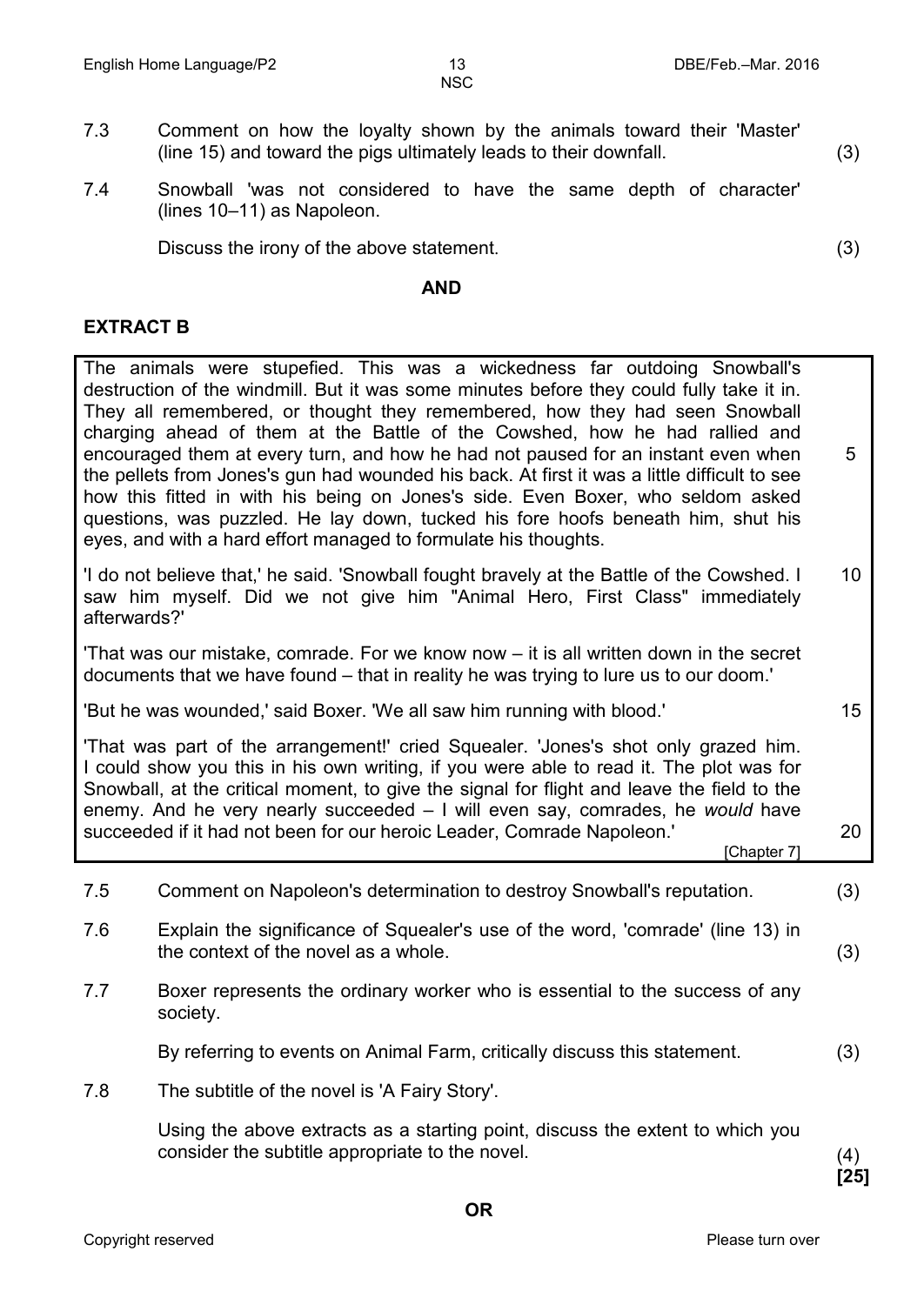#### *PRIDE AND PREJUDICE* **– Jane Austen**

Answer EITHER QUESTION 8 (essay question) OR QUESTION 9 (contextual question).

#### **QUESTION 8:** *PRIDE AND PREJUDICE* **– ESSAY QUESTION**

In *Pride and Prejudice*, Austen presents a society with a strict class hierarchy. Such a society can be poisonous to its members.

Assess the validity of the above statement.

Your response should take the form of a well-constructed essay of 400–450 words (2–2½ pages). **[25]**

#### **OR**

#### **QUESTION 9:** *PRIDE AND PREJUDICE* **– CONTEXTUAL QUESTION**

Read the extracts below and then answer the questions that follow.

#### **EXTRACT A**

The evening altogether passed off pleasantly to the whole family. Mrs Bennet had seen her eldest daughter much admired by the Netherfield party. Mr Bingley had danced with her twice, and she had been distinguished by his sisters. Jane was as much gratified by this as her mother could be, though in a quieter way. Elizabeth felt Jane's pleasure. Mary had heard herself mentioned to Miss Bingley as the most accomplished girl in the neighbourhood; and Catherine and Lydia had been fortunate enough to be never without partners, which was all that they had yet learnt to care for at a ball. They returned, therefore, in good spirits to Longbourn, the village where they lived, and of which they were the principal inhabitants. They found Mr Bennet still up. With a book he was regardless of time; and on the present occasion he had a good deal of curiosity as to the event of an evening which had raised such splendid expectations. He had rather hoped that all his wife's views on the stranger would be disappointed; but he soon found that he had a very different story to hear. 5 10

'Oh! my dear Mr Bennet,' as she entered the room, 'we have had a most delightful evening, a most excellent ball. I wish you had been there. Jane was so admired, nothing could be like it. Everybody said how well she looked; and Mr Bingley thought her quite beautiful, and danced with her twice! Only think of *that*, my dear; he actually danced with her twice! And she was the only creature in the room that he asked a second time.' 15

[Chapter 3]

- 9.1 Explain how this extract serves as an introduction to the courtship practices of Austen's society. (3)
	-

9.2 Refer to line 3: 'she had been distinguished by his sisters.'

Account for the change in attitude of the Bingley sisters toward Jane later in  $\blacksquare$  the novel.  $(3)$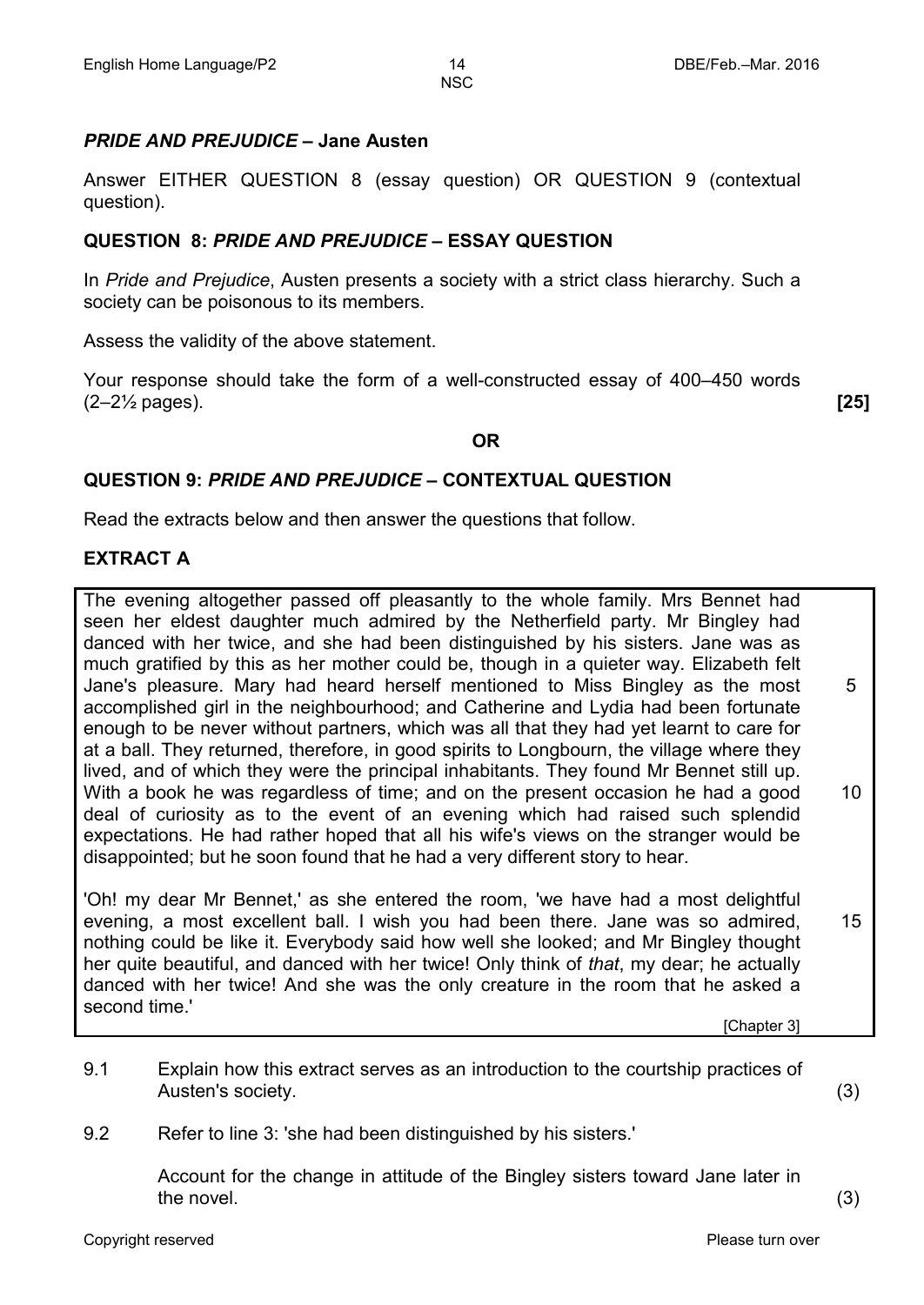9.3 Refer to lines 6–8: 'Catherine and Lydia ... at a ball.'

Discuss how Lydia's insensitivity to appropriate social behaviour has an impact later in her life. (3)

9.4 Refer to lines 12–13: 'He had rather … would be disappointed'.

Drawing on your knowledge of Mr Bennet, comment on his attitude as expressed in this statement. (3)

**AND**

#### **EXTRACT B**

The two gentlemen left Rosings the next morning, and Mr Collins having been in waiting near the lodges, to make them his parting obeisance, was able to bring home the pleasing intelligence, of their appearing in very good health, and in as tolerable spirits as could be expected, after the melancholy scene so lately gone through at Rosings. To Rosings he then hastened, to console Lady Catherine and her daughter; and on his return brought back, with great satisfaction, a message from her ladyship, importing that she felt herself so dull as to make her very desirous of having them all to dine with her. 5

Elizabeth could not see Lady Catherine without recollecting that, had she chosen it, she might by this time have been presented to her as her future niece; nor could she think, without a smile, of what her ladyship's indignation would have been. 'What would she have said? – how would she have behaved?' were questions with which she amused herself. 10

Their first subject was the diminution of the Rosings party. 'I assure you, I feel it exceedingly,' said Lady Catherine; 'I believe nobody feels the loss of friends so much as I do. But I am particularly attached to these young men, and know them to be so much attached to me! – They were excessively sorry to go! But so they always are. The dear colonel rallied his spirits tolerably till just at last; but Darcy seemed to feel it most acutely, more, I think, than last year.' 15

[Chapter 37]

- 9.5 Comment on Darcy's motives for prolonging his stay at Rosings. (3)
- 9.6 'Mr Collins having been in waiting near the lodges, to make them his parting obeisance' (lines 1–2).

Comment on how Austen's satirical portrayal of Mr Collins is typical of him. (3)

- 9.7 Critically discuss how Elizabeth's attitude to social class sets her apart from other women of her society. (3)
- 9.8 Lady Catherine and Mrs Bennet are not as different as they might appear to be.

Using the above extracts as a starting point, discuss the extent to which you agree with this statement. (4) and the statement of the statement of the statement of the statement of the statement of the statement of the statement of the statement of the statement of the statement of the statement of

**[25]**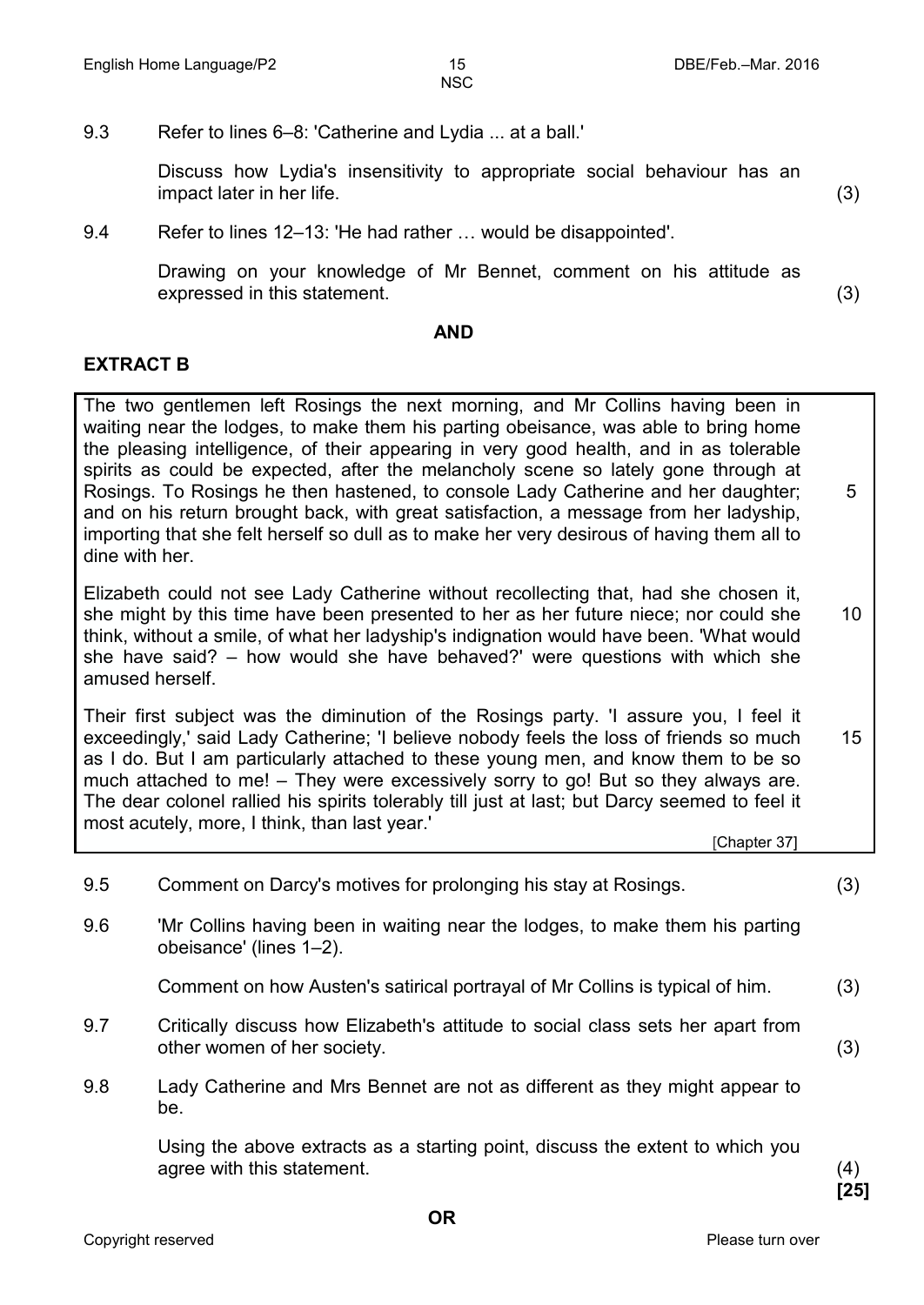# *THE GREAT GATSBY* **– F Scott Fitzgerald**

Answer EITHER QUESTION 10 (essay question) OR QUESTION 11 (contextual question).

### **QUESTION 10:** *THE GREAT GATSBY* **– ESSAY QUESTION**

In *The Great Gatsby*, the division of society into classes contradicts the concept of the American Dream.

Assess the validity of the above statement.

Your response should take the form of a well-constructed essay of 400–450 words (2–2½ pages). **[25]**

**OR**

### **QUESTION 11:** *THE GREAT GATSBY* **– CONTEXTUAL QUESTION**

Read the extracts below and then answer the questions that follow.

#### **EXTRACT A**

'Look here, old sport,' said Gatsby, leaning toward me, 'I'm afraid I made you a little angry this morning in the car.'

There was the smile again, but this time I held out against it.

'I don't like mysteries,' I answered, 'and I don't understand why you won't come out frankly and tell me what you want. Why has it all got to come through Miss Baker?'

'Oh, it's nothing underhand,' he assured me. 'Miss Baker's a great sportswoman, you know, and she'd never do anything that wasn't all right.'

Suddenly he looked at his watch, jumped up, and hurried from the room, leaving me with Mr Wolfshiem at the table.

…

'Have you known Gatsby for a long time?' I inquired.

'Several years,' he answered in a gratified way. 'I made the pleasure of his acquaintance just after the war. But I knew I had discovered a man of fine breeding after I talked to him an hour. I said to myself: "There's the kind of man you'd like to take home and introduce to your mother and sister." ' He paused. 'I see you're looking at my cuff buttons.'

I hadn't been looking at them, but I did now. They were composed of oddly familiar pieces of ivory. 15

'Finest specimens of human molars,' he informed me.

[Chapter 4]

5

10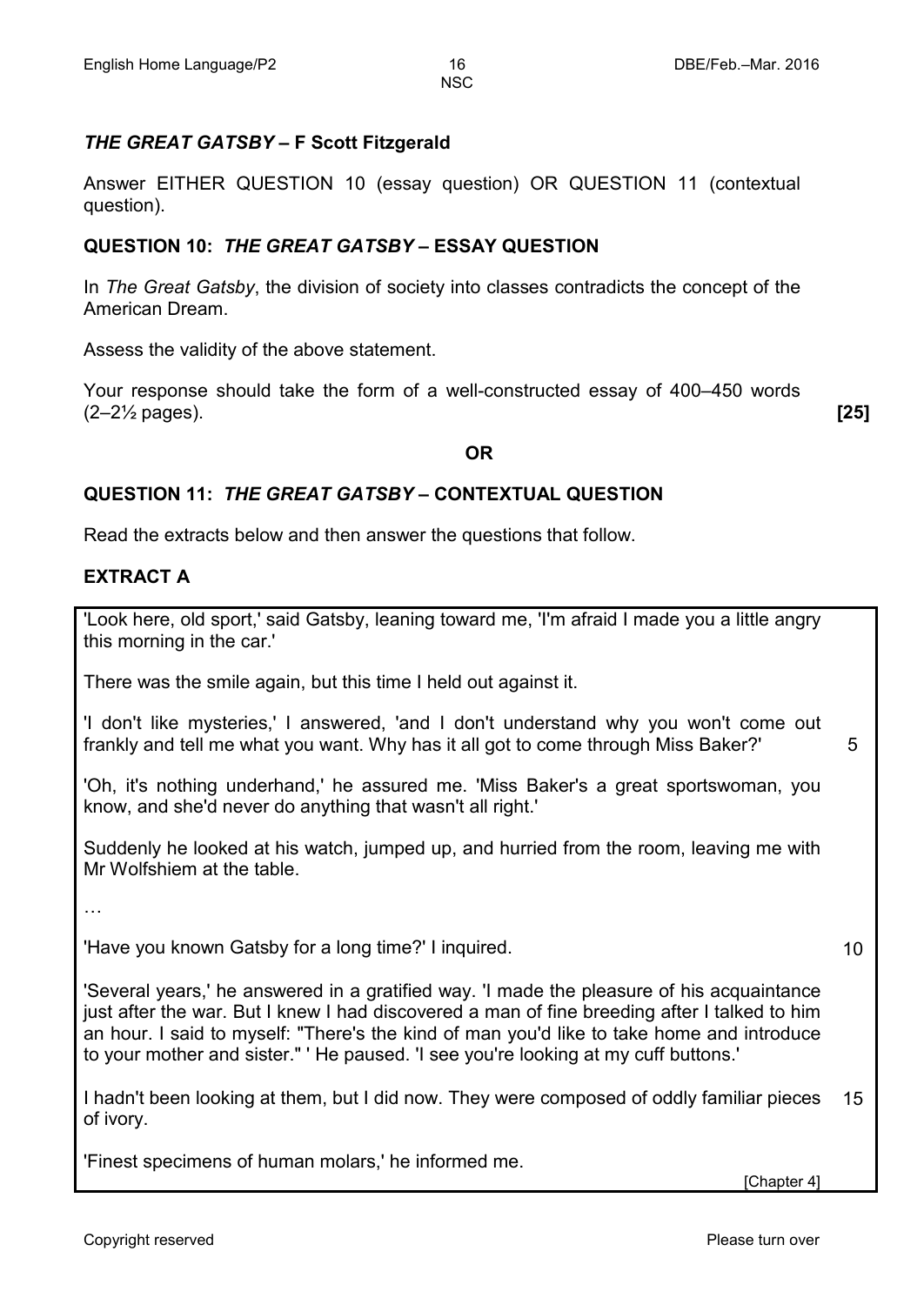11.1 Refer to line 5: 'Why has it all got to come through Miss Baker?'

Account for Gatsby's using Jordan to convey his request to Nick. (3)

11.2 Refer to lines 6–7: 'Miss Baker's … wasn't all right.'

Explain whether Gatsby's assessment of Jordan's character is an accurate  $one.$  (3)

11.3 Refer to line 3: 'There was the … out against it.'

Based on your knowledge of the novel as a whole, discuss what this line suggests about Nick's response to Gatsby. (3)

11.4 How does the inclusion of Wolfshiem in the novel make a comment on the American Dream? (3)

#### **AND**

#### **EXTRACT B**

We had luncheon in the dining room, darkened too against the heat, and drank down nervous gaiety with the cold ale.

'What'll we do with ourselves this afternoon?' cried Daisy, 'and the day after that, and the next thirty years?'

'Don't be morbid,' Jordan said. 'Life starts all over again when it gets crisp in the fall.'

'But it's so hot,' insisted Daisy, on the verge of tears, 'and everything's so confused. Let's all go to town!'

Her voice struggled on through the heat, beating against it, molding its senselessness into forms.

…

'Who wants to go to town?' demanded Daisy insistently. Gatsby's eyes floated toward her. 'Ah,' she cried, 'you look so cool.' 10

Their eyes met, and they stared together at each other, alone in space. With an effort she glanced down at the table.

'You always look so cool,' she repeated.

She had told him that she loved him, and Tom Buchanan saw. He was astounded. His mouth opened a little, and he looked at Gatsby, and then back at Daisy as if he had just recognised her as someone he knew a long time ago. 15

'You resemble the advertisement of the man,' she went on innocently. 'You know the advertisement of the man –'

5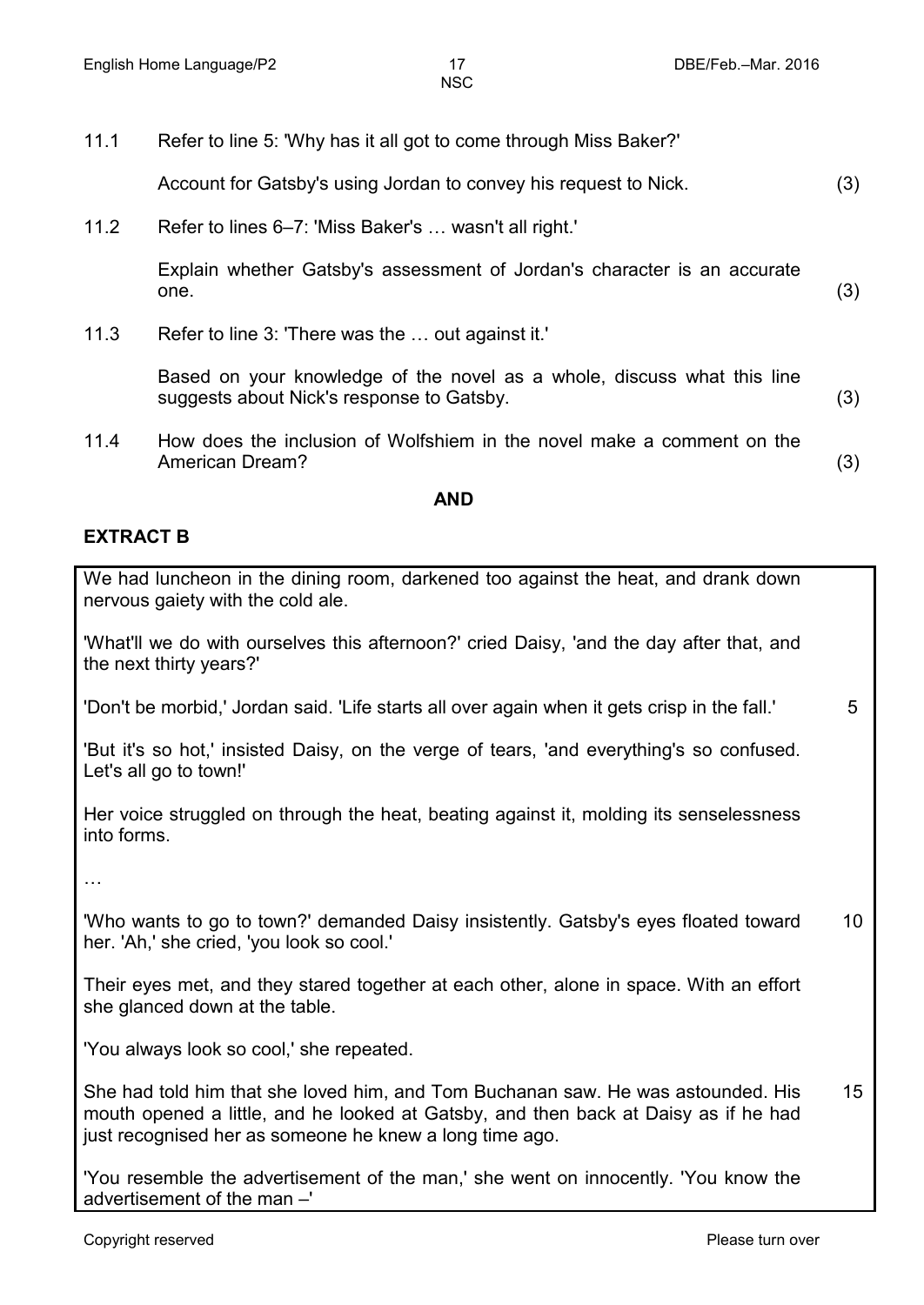| 'All right,' broke in Tom quickly. 'I'm perfectly willing to go to town. Come on – we're all<br>going to town.' |                                                                                                                 |               |  |  |
|-----------------------------------------------------------------------------------------------------------------|-----------------------------------------------------------------------------------------------------------------|---------------|--|--|
| $\cdots$                                                                                                        |                                                                                                                 |               |  |  |
|                                                                                                                 | 'Shall we take anything to drink?' called Daisy from an upper window.                                           |               |  |  |
|                                                                                                                 | 'I'll get some whiskey,' answered Tom. He went inside.                                                          |               |  |  |
| Gatsby turned to me rigidly:<br>'I can't say anything in his house, old sport.'<br>[Chapter 7]                  |                                                                                                                 |               |  |  |
| 11.5                                                                                                            | Refer to lines 3-4: 'What'll we do  next thirty years?'                                                         |               |  |  |
|                                                                                                                 | Explain how Daisy's words in these lines reflect the attitude of the upper<br>class.                            | (3)           |  |  |
| 11.6                                                                                                            | In this extract, there is repeated reference to the heat.                                                       |               |  |  |
|                                                                                                                 | Comment on the symbolism of the weather as presented in this extract and in<br>the novel as a whole.            | (3)           |  |  |
| 11.7                                                                                                            | Critically discuss the irony of Gatsby's remark that he 'can't say anything in his<br>[Tom's] house' (line 25). | (3)           |  |  |
| 11.8                                                                                                            | Gatsby's optimism about the future is based on an illusion.                                                     |               |  |  |
|                                                                                                                 | Using the above extracts as a starting point, discuss the extent to which you<br>agree with this statement.     | (4)<br>$[25]$ |  |  |
|                                                                                                                 | <b>TOTAL SECTION B:</b>                                                                                         | 25            |  |  |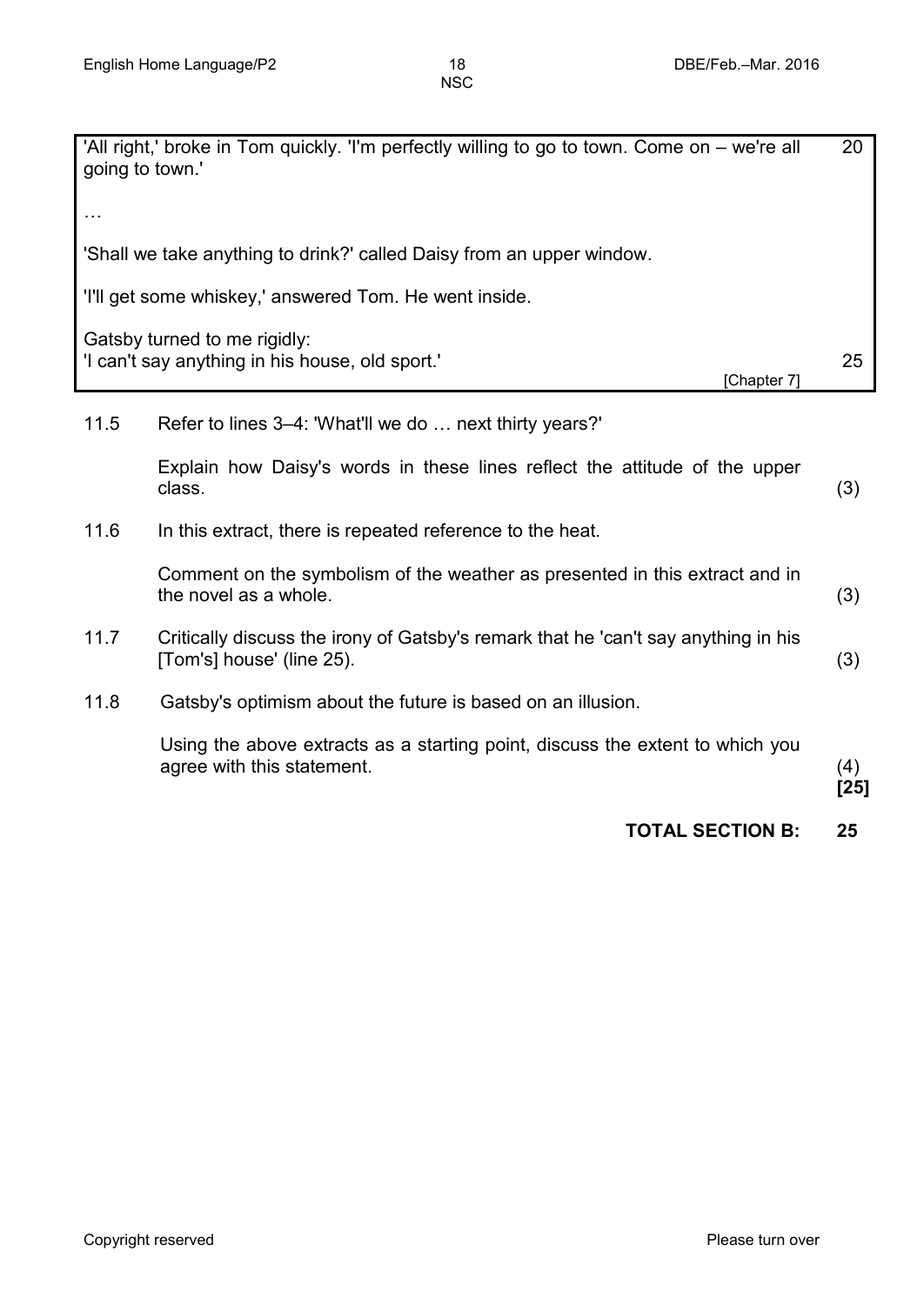#### **SECTION C: DRAMA**

Answer ONLY on the play you have studied.

#### *OTHELLO –* **William Shakespeare**

Answer EITHER QUESTION 12 (essay question) OR QUESTION 13 (contextual question).

#### **QUESTION 12:** *OTHELLO* **– ESSAY QUESTION**

*Othello* is a tragedy of misunderstanding.

Critically discuss the validity of the above statement.

Your response should take the form of a well-constructed essay of 400–450 words (2–2½ pages). **[25]**

#### **OR**

#### **QUESTION 13:** *OTHELLO* **– CONTEXTUAL QUESTION**

Read the extracts below and then answer the questions that follow.

#### **EXTRACT A**

| <b>BRABANTIO</b>                                                                        |    |
|-----------------------------------------------------------------------------------------|----|
| Call up my brother  O that you had had her!                                             |    |
| Some one way, some another! Do you know                                                 |    |
| Where we may apprehend her and the Moor?                                                |    |
| <b>RODERIGO</b>                                                                         |    |
| I think I can discover him, if you please                                               |    |
| To get good guard and go along with me.                                                 | 5  |
| <b>BRABANTIO</b>                                                                        |    |
| Pray you, lead on. At every house I'll call -                                           |    |
| I may command at most. Get weapons, ho!                                                 |    |
| And raise some special officers of night.                                               |    |
| On, good Roderigo - I'll deserve your pains.                                            |    |
| Off                                                                                     | 10 |
|                                                                                         |    |
| <b>SCENE 2</b>                                                                          |    |
| <b>Venice. Another street.</b>                                                          |    |
|                                                                                         |    |
| Enter Othello, lago, and Attendants with torches                                        |    |
| <b>IAGO</b>                                                                             |    |
| Though in the trade of war I have slain men,                                            |    |
| Yet do I hold it very stuff of conscience<br>To do no contrived murder. I lack iniquity |    |
| Sometimes to do me service. Nine or ten times                                           | 15 |
| I had thought to have yerked him here, under the ribs.                                  |    |
| <b>OTHELLO</b>                                                                          |    |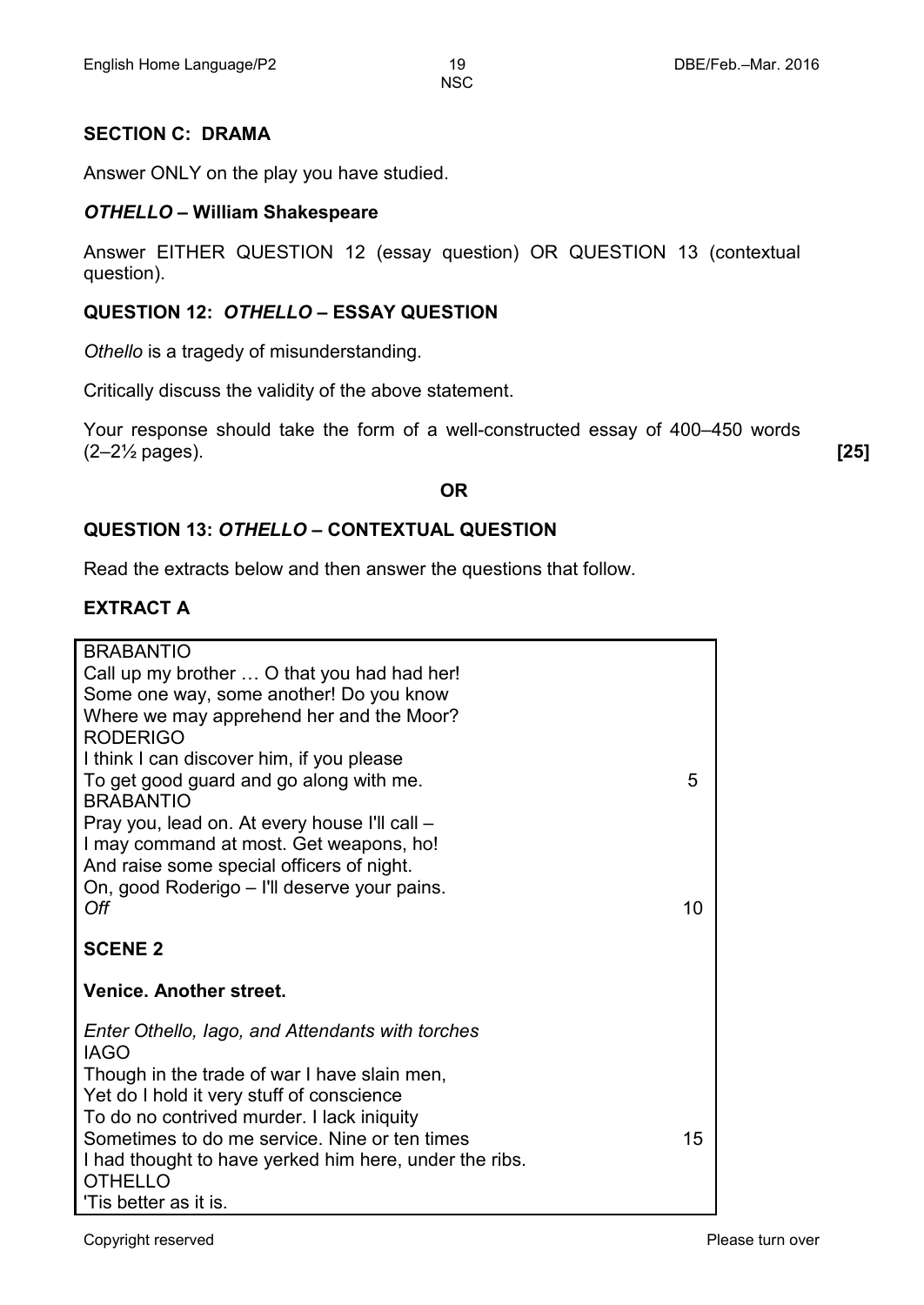| <b>IAGO</b>                                                                                                                                                                           |                                                                                                                    |                       |  |     |
|---------------------------------------------------------------------------------------------------------------------------------------------------------------------------------------|--------------------------------------------------------------------------------------------------------------------|-----------------------|--|-----|
|                                                                                                                                                                                       | Nay, but he prated<br>And spoke such scurvy and provoking terms                                                    | 20                    |  |     |
| Against your honour<br>That, with the little godliness I have,<br>I did full hard forbear him. But I pray, sir,                                                                       |                                                                                                                    |                       |  |     |
|                                                                                                                                                                                       | Are you fast married? For be sure of this,                                                                         |                       |  |     |
| That the Magnifico is much beloved<br>And hath in his effect a voice potential<br>25<br>As double as the Duke's. He will divorce you,<br>Or put upon you what restraint and grievance |                                                                                                                    |                       |  |     |
|                                                                                                                                                                                       | The law, with all his might to enforce it on,<br>Will give him cable.                                              |                       |  |     |
|                                                                                                                                                                                       |                                                                                                                    | [Act 1, Scenes 1 & 2] |  |     |
| 13.1                                                                                                                                                                                  | Refer to lines 4–5: 'I think I can  along with me.'                                                                |                       |  |     |
|                                                                                                                                                                                       | Explain why Roderigo is ready to assist Brabantio.                                                                 |                       |  | (3) |
| 13.2                                                                                                                                                                                  | Refer to lines 23-26: 'For be sure  as the Duke's.'                                                                |                       |  |     |
|                                                                                                                                                                                       | Account for lago's warning Othello about Brabantio.                                                                |                       |  | (3) |
| 13.3                                                                                                                                                                                  | Refer to lines 14–15: 'I lack iniquity sometimes to do me service.'                                                |                       |  |     |
|                                                                                                                                                                                       | Drawing on your knowledge of the play as a whole, explain the irony in these<br>lines.                             |                       |  | (3) |
| 13.4                                                                                                                                                                                  | Refer to lines 27–28: 'Or put upon  enforce it on'.                                                                |                       |  |     |
|                                                                                                                                                                                       | By focusing on the reference to 'the law', discuss the significance of moving<br>the action of the play to Cyprus. |                       |  | (3) |

**AND**

#### **EXTRACT B**

LODOVICO Where is that viper? Bring the villain forth. OTHELLO I look down towards his feet; but that's a fable. If that thou be'st a devil, I cannot kill thee. *Othello wounds Iago* LODOVICO Wrench his sword from him. IAGO I bleed, sir, but not killed. OTHELLO I am not sorry neither. I'd have thee live, For in my sense 'tis happiness to die. 5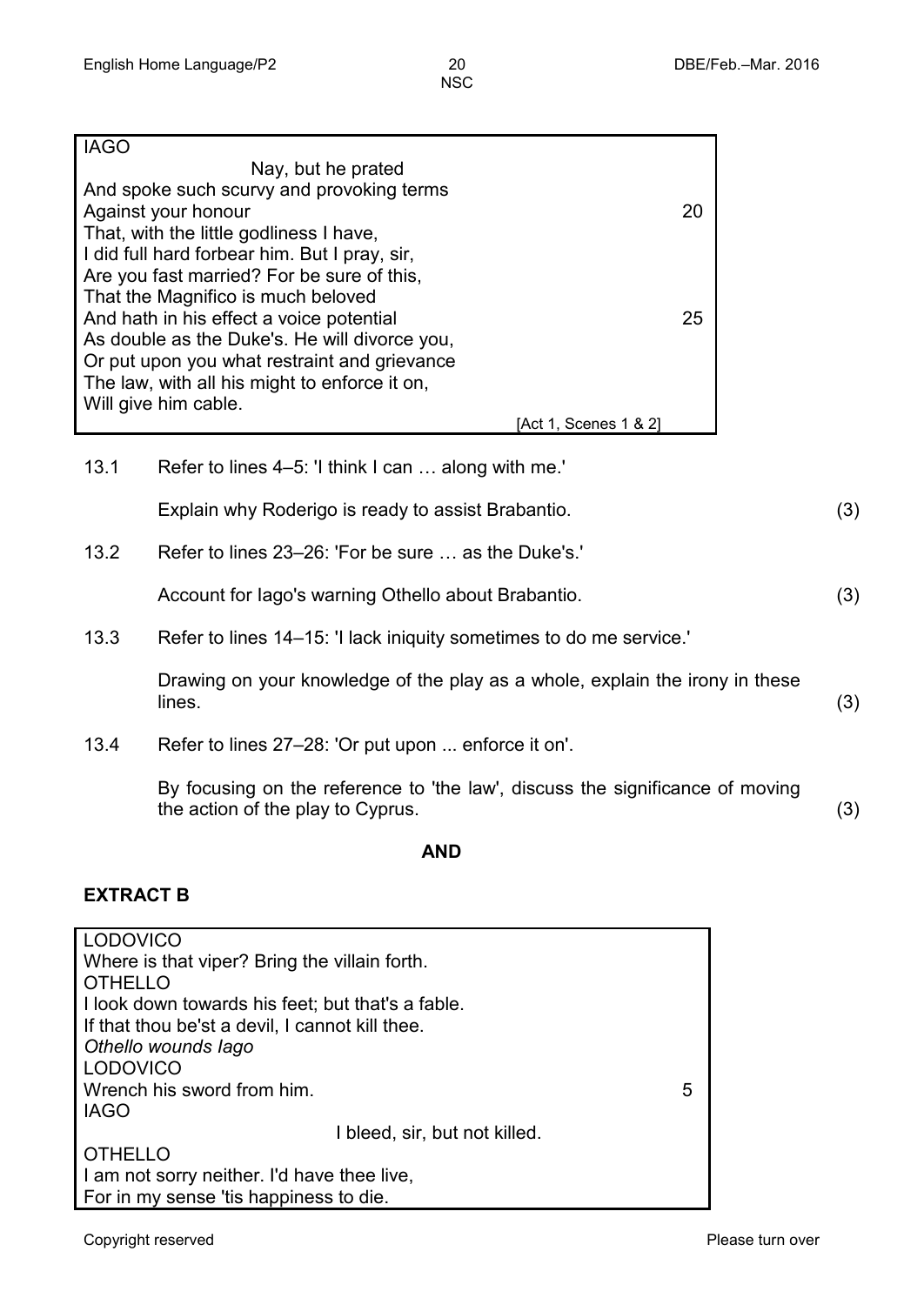| <b>LODOVICO</b><br>O, thou Othello, that wert once so good, |                                                                                                                                        |                  |     |  |
|-------------------------------------------------------------|----------------------------------------------------------------------------------------------------------------------------------------|------------------|-----|--|
| 10<br>Fallen in the practice of a damned slave,             |                                                                                                                                        |                  |     |  |
| What shall be said to thee?                                 |                                                                                                                                        |                  |     |  |
| <b>OTHELLO</b>                                              |                                                                                                                                        |                  |     |  |
|                                                             | Why, anything -                                                                                                                        |                  |     |  |
| An honourable murderer, if you will,                        |                                                                                                                                        |                  |     |  |
| For naught did I in hate but all in honour.                 |                                                                                                                                        |                  |     |  |
| <b>LODOVICO</b>                                             |                                                                                                                                        |                  |     |  |
| 15<br>This wretch hath part confessed his villainy.         |                                                                                                                                        |                  |     |  |
| <b>OTHELLO</b>                                              | Did you and he consent in Cassio's death?                                                                                              |                  |     |  |
| Ay.                                                         |                                                                                                                                        |                  |     |  |
| <b>CASSIO</b>                                               |                                                                                                                                        |                  |     |  |
|                                                             | Dear General, I never gave you cause.                                                                                                  |                  |     |  |
|                                                             |                                                                                                                                        | [Act 5, Scene 2] |     |  |
| 13.5                                                        | Account for Lodovico's reference to lago as a 'viper' (line 1).                                                                        |                  | (3) |  |
| 13.6                                                        | Refer to lines 2-3: 'I look down  cannot kill thee.'                                                                                   |                  |     |  |
|                                                             | Explain how the image in these lines contributes to your understanding of<br>Othello's attitude toward lago at this stage in the play. |                  | (3) |  |
| 13.7                                                        | Refer to lines 13–14: 'An honourable murderer  all in honour.'                                                                         |                  |     |  |
|                                                             | Critically discuss how these lines influence your reaction to Othello.                                                                 |                  | (3) |  |
| 13.8                                                        | The play, Othello, is characterised by irrational behaviour.                                                                           |                  |     |  |
|                                                             | Do you agree? Justify your response by providing evidence from the play as a<br>whole.                                                 |                  | (4) |  |

**OR**

**[25]**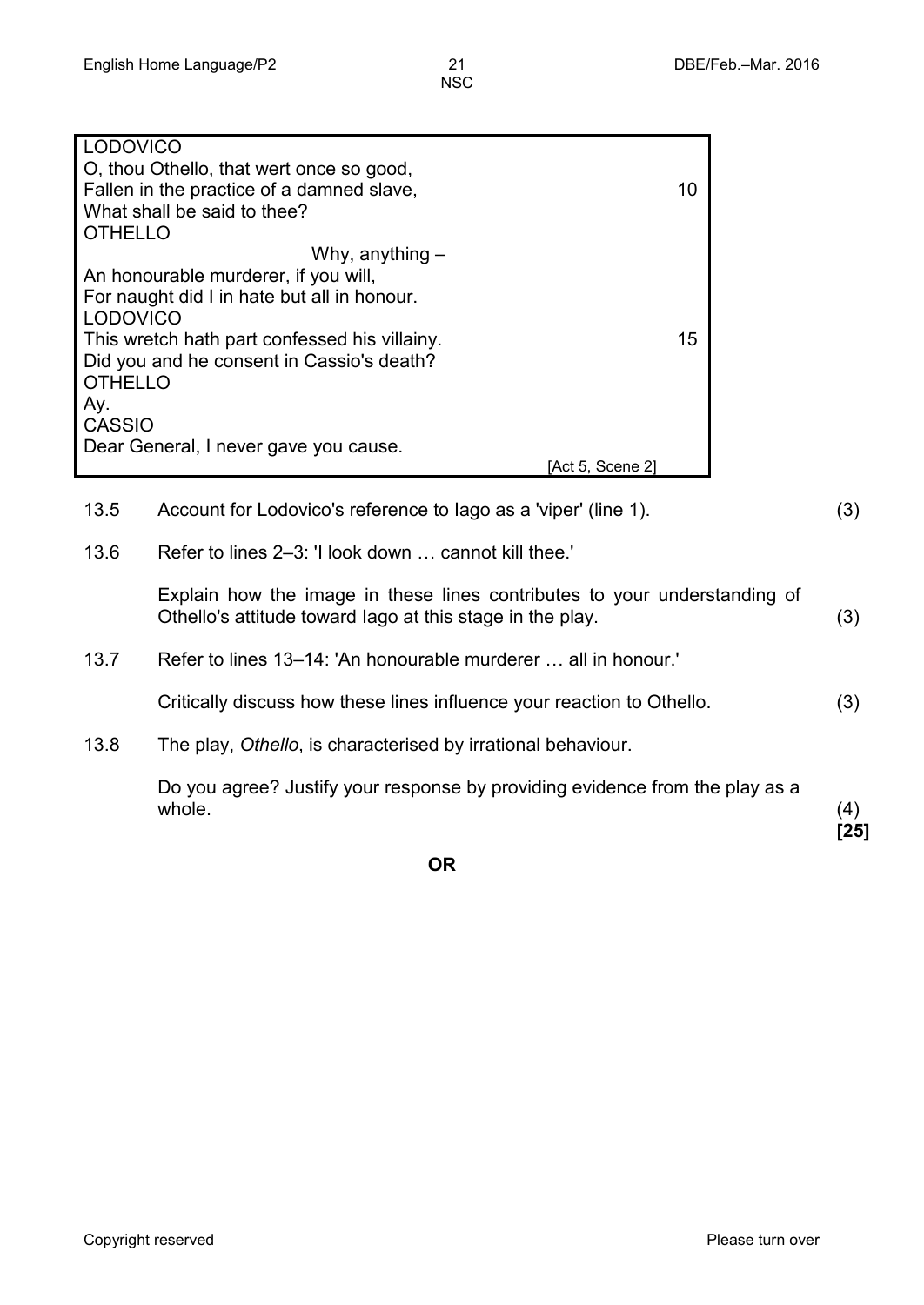### *THE CRUCIBLE* **– ARTHUR MILLER**

Answer EITHER QUESTION 14 (essay question) OR QUESTION 15 (contextual question).

#### **QUESTION 14:** *THE CRUCIBLE* **– ESSAY QUESTION**

*The Crucible* is a play in which ignorance and superstition provide the perfect breeding ground for tragedy.

Critically discuss the validity of the above statement.

Your response should take the form of a well-constructed essay of 400–450 words (2–2½ pages). **[25]**

#### **OR**

#### **QUESTION 15:** *THE CRUCIBLE* **– CONTEXTUAL QUESTION**

Read the extracts below and then answer the questions that follow.

#### **EXTRACT A**

| <b>REBECCA</b>    | Pray, John, be calm. (Pause. He defers to her.) Mr Parris, I think                                    |    |
|-------------------|-------------------------------------------------------------------------------------------------------|----|
|                   | you'd best send Reverend Hale back as soon as he come. This will                                      |    |
|                   | set us all to arguin' again in the society, and we thought to have                                    |    |
|                   | peace this year. I think we ought rely on the doctor now, and good<br>prayer.                         | 5  |
| <b>MRS PUTNAM</b> | Rebecca, the doctor's baffled!                                                                        |    |
| <b>REBECCA</b>    | If so he is, then let us go to God for the cause of it. There is                                      |    |
|                   | prodigious danger in the seeking of loose spirits. I fear it, I fear it. Let                          |    |
|                   | us rather blame ourselves and -                                                                       |    |
| <b>PUTNAM</b>     | How may we blame ourselves? I am one of nine sons; the Putnam                                         | 10 |
|                   | seed have peopled this province. And yet I have but one child left of                                 |    |
|                   | eight – and now she shrivels!                                                                         |    |
| <b>REBECCA</b>    | I cannot fathom that.                                                                                 |    |
| <b>MRS PUTNAM</b> | (with a growing edge of sarcasm): But I must! You think it God's work                                 |    |
|                   | you should never lose a child, nor grandchild either, and I bury all but                              | 15 |
|                   | one? There are wheels within wheels in this village, and fires within<br>fires!                       |    |
| <b>PUTNAM</b>     | (to Parris): When Reverend Hale comes, you will proceed to look for                                   |    |
|                   | signs of witchcraft here.                                                                             |    |
| <b>PROCTOR</b>    | (to Putnam): You cannot command Mr Parris. We vote by name in                                         | 20 |
|                   | this society, not by acreage.                                                                         |    |
| <b>PUTNAM</b>     | I never heard you worried so on this society, Mr Proctor. I do not                                    |    |
|                   | think I saw you at Sabbath meeting since snow flew.                                                   |    |
| <b>PROCTOR</b>    | I have trouble enough without I come five mile to hear him preach                                     |    |
|                   | only hellfire and bloody damnation. Take it to heart, Mr Parris. There                                | 25 |
|                   | are many others who stay away from church these days because<br>you hardly ever mention God any more. |    |
| <b>PARRIS</b>     | (now aroused): Why, that's a drastic charge!                                                          |    |
| <b>REBECCA</b>    | It's somewhat true; there are many that quail to bring their children –                               |    |
| <b>PARRIS</b>     | I do not preach for children, Rebecca. It is not the children who are                                 | 30 |
|                   | unmindful of their obligations toward this ministry.                                                  |    |
|                   | [Act 1]                                                                                               |    |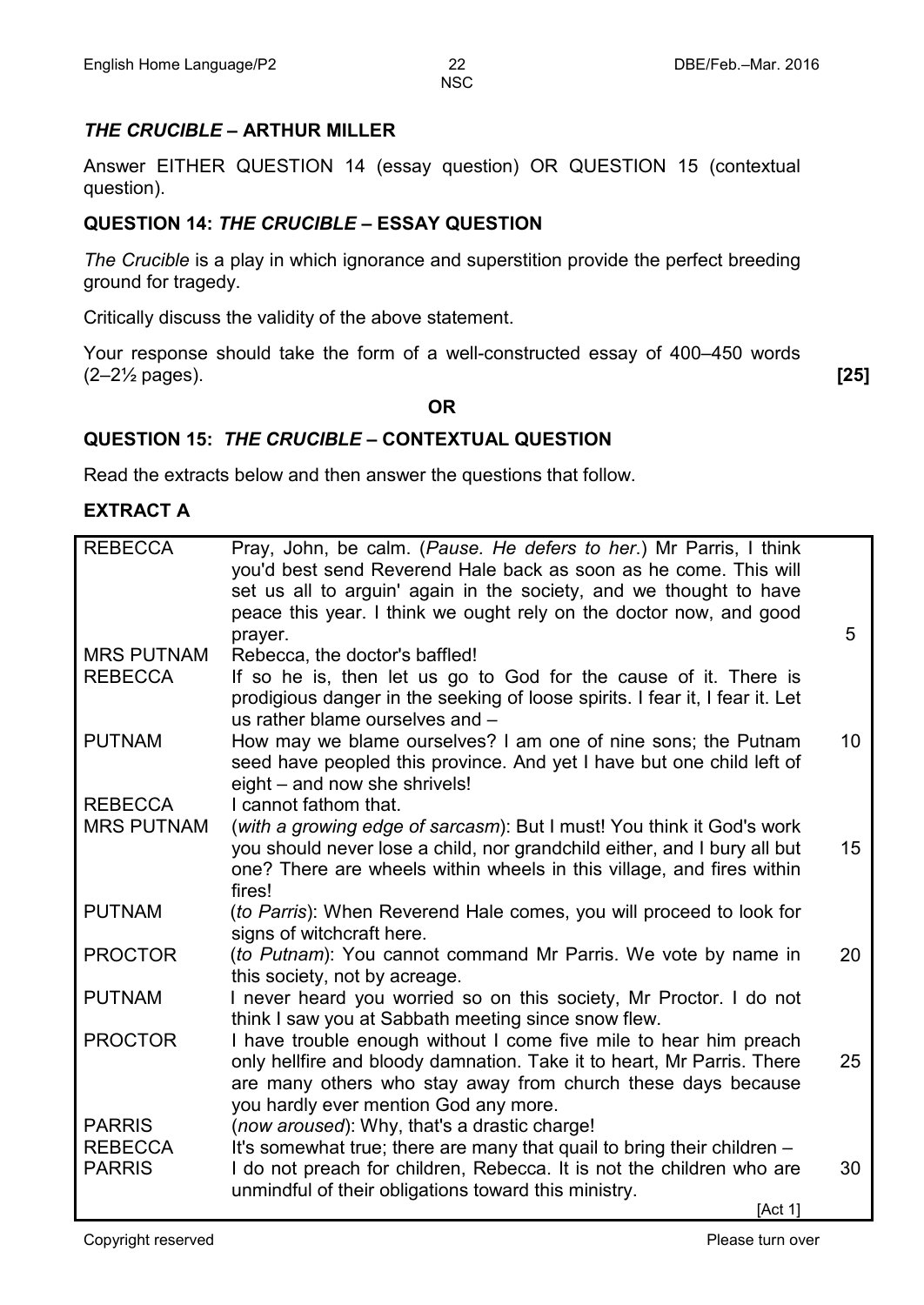- 15.1 Refer to line 1: 'Pray, John, be calm. (*Pause. He defers to her*.)'
	- 15.1.1 Account for Rebecca's advising Proctor to 'be calm'. (3)
	- 15.1.2 What does Proctor's positive response suggest about Rebecca's position in society? (3)
- 15.2 Refer to lines 20–21: 'We vote by name in this society, not by acreage.'

Using this sentence as a starting point, comment on Proctor's attitude to status. (3)

15.3 Proctor accuses Parris of preaching 'only hellfire and bloody damnation' (line 25).

> By focusing on the reference to 'hellfire and bloody damnation', discuss the nature of justice in Salem. (3)

> > **AND**

#### **EXTRACT B**

| <b>PROCTOR</b>  | It is not a child. Now hear me, sir. In the sight of the congregation she<br>were twice this year put out of this meetin' house for laughter during |    |
|-----------------|-----------------------------------------------------------------------------------------------------------------------------------------------------|----|
| <b>DANFORTH</b> | prayer.<br>(shocked, turning to Abigail): What's this? Laughter during -!                                                                           |    |
| <b>PARRIS</b>   | Excellency, she were under Tituba's power at that time, but she is                                                                                  | 5  |
|                 | solemn now.                                                                                                                                         |    |
| <b>GILES</b>    | Aye, now she is solemn and goes to hang people!                                                                                                     |    |
| <b>DANFORTH</b> | Quiet, man.                                                                                                                                         |    |
| <b>HATHORNE</b> | Surely it have no bearing on the question, sir. He charges<br>contemplation of murder.                                                              | 10 |
| <b>DANFORTH</b> | Aye. (He studies Abigail for a moment, then) Continue, Mr Proctor.                                                                                  |    |
| <b>PROCTOR</b>  | Mary, now tell the Governor how you danced in the woods.                                                                                            |    |
| <b>PARRIS</b>   | ( <i>instantly</i> ): Excellency, since I come to Salem this man is blackening<br>my name. He -                                                     |    |
| <b>DANFORTH</b> | In a moment, sir. (To Mary Warren, sternly, and surprised.) What is this<br>dancing?                                                                | 15 |
| <b>MARY</b>     | I – (she glances at Abigail who is staring down at her remorselessly.                                                                               |    |
|                 | Then, appealing to Proctor) Mr Proctor -                                                                                                            |    |
| <b>PROCTOR</b>  | (taking it right up): Abigail leads the girls to the woods, Your Honour,<br>and they have danced there naked -                                      | 20 |
| <b>PARRIS</b>   | Your Honour, this -                                                                                                                                 |    |
| <b>PROCTOR</b>  | (at once): Mr Parris discovered them himself in the dead of night!<br>There's the 'child' she is!                                                   |    |
| <b>DANFORTH</b> | (it is growing into a nightmare, and he turns, astonished, to Parris): Mr                                                                           |    |
|                 | Parris $-$                                                                                                                                          | 25 |
|                 | [Act 3]                                                                                                                                             |    |